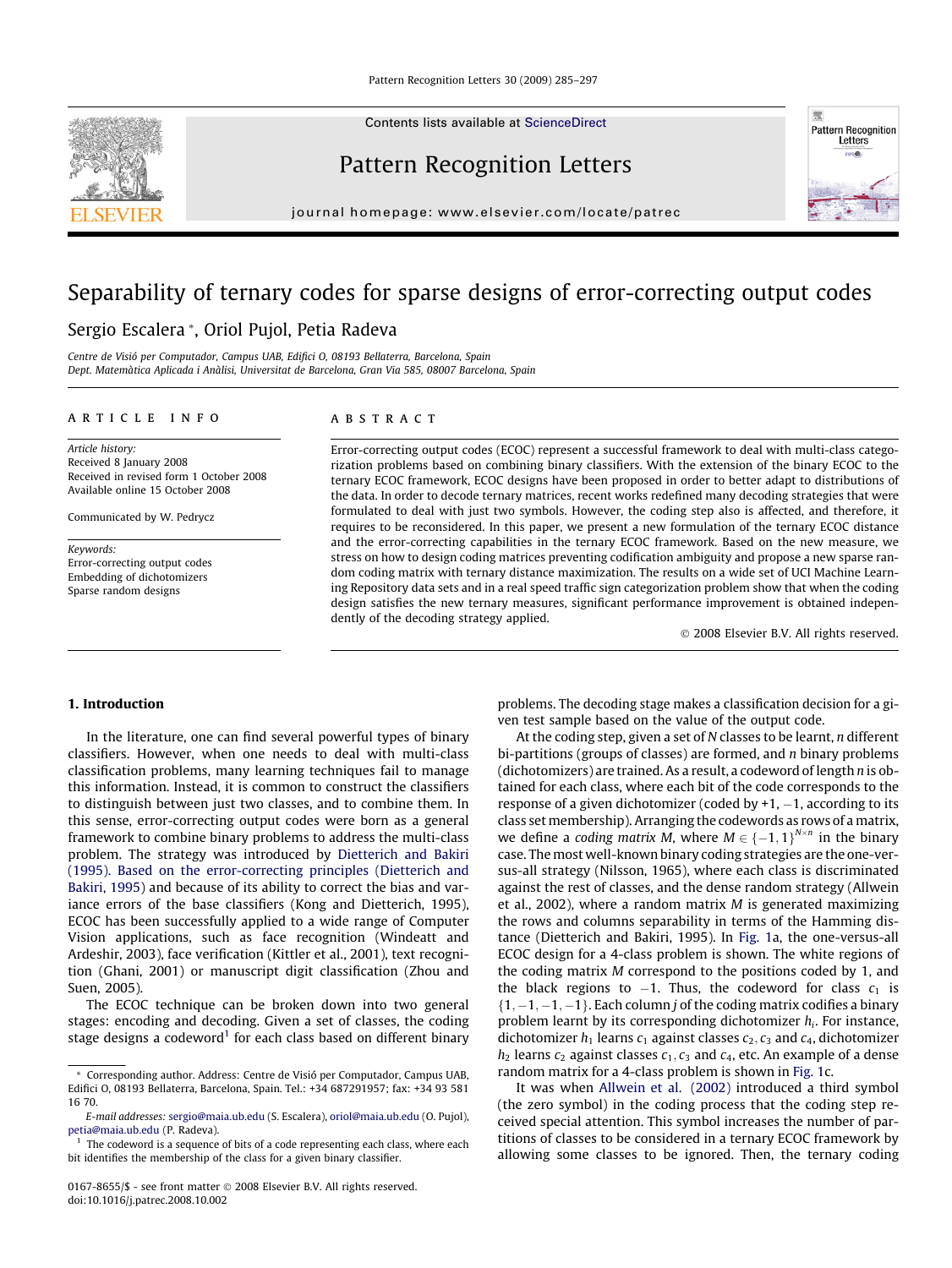<span id="page-1-0"></span>

Fig. 1. One-versus-all (a), one-versus-one (b), dense random (c), and (d) sparse random ECOC designs.

matrix becomes  $M \in \{-1,0,1\}^{N \times n}$ . In this case, the symbol zero means that a particular class is not considered by a certain binary classifier. Thanks to this, strategies such as one-versus-one (Hastie and Tibshirani, 1998) and sparse random coding (Allwein et al., 2002) have been formulated in the ECOC framework. Fig. 1b shows the one-versus-one ECOC configuration for a 4-class problem. In this case, the grey positions correspond to the zero symbol. A possible sparse random matrix for a 4-class problem is shown in Fig. 1d. Recently, new improvements in the ternary ECOC coding demonstrate the suitability of the ECOC methodology to deal with multi-class classification problems (Pujol et al., 2006; Escalera et al., 2007). These recent designs use the knowledge of the problem-domain to learn relevant binary problems from ternary codes. The basic idea of these methods is to use the training data to guide the training process, and thus, to construct the coding matrix M focusing on the binary problems that better fits the decision boundaries of a given data set.

The decoding step was originally based on error-correcting principles under the assumption that the learning task can be modeled as a communication problem, in which class information is transmitted over a channel (Dietterich and Bakiri, 1995). During the decoding process, applying the n binary classifiers, a code is obtained for each data point in the test set. This code is compared to the base codewords of each class defined in the matrix M, and the data point is assigned to the class with the closest codeword. The most frequently applied decoding strategies are the Hamming (HD) (Nilsson, 1965) and the Euclidean (ED) decoding distances (Hastie and Tibshirani, 1998). With the introduction of the zero symbol, [Allwein et al. \(2002\)](#page-12-0) showed the advantage of using a Loss-based function of the output margin of the base classifier. Recently, [Escalera et al. \(2008\)](#page-12-0) proposed a loss-weighted strategy to decode, where a set of probabilities based on the performances of the base classifiers is used to weight the final classification decision. In Fig. 1, each ECOC codification is used to classify an input object X. The input X is tested with each dichotomizer  $h_i$ , obtaining an output  $X_i, i \in \{1, ..., n\}$ . The final code  $\{X_1, ..., X_n\}$  of the test input X is used by a given decoding strategy to obtain the final classification decision. Note that in both, the binary and the ternary ECOC framework, the value of each position  $X_i$  of the test codeword can not take the value zero since the output of each dichotomizer is  $h_j \in \{-1, +1\}$ , meaning the automatical increasing of distance/error.

To deal with multi-class categorization problems in the ternary ECOC framework, recent works redefined decoding strategies that were formulated to deal with just two symbols (Escalera et al., 2008; Allwein et al., 2002). However, the influence of the zero symbol to the error-correction capabilities and the design of the coding strategies have not been taken into account. In this paper, we formulate the ternary distance and the ternary error-correcting capabilities in the ternary ECOC framework. We propose a new sparse coding design based on maximizing the new ternary distance. We evaluate the methodology on a wide set of UCI Machine Learning Repository data sets and in a real Computer Vision problem: speed traffic sign categorization. The results show that when the new ternary distance is considered on sparse designs, significant performance improvement is obtained.

The paper is organized as follows: Section 2 overviews the ECOC random designs and presents a new sparse coding design based on ternary distance maximization. Section [3](#page-3-0) presents the experimental results. Finally, Section 4 concludes the paper.

#### 2. Random ECOC designs

In this section, we overview both dense and sparse random ECOC designs (Allwein et al., 2002). We show the inconsistency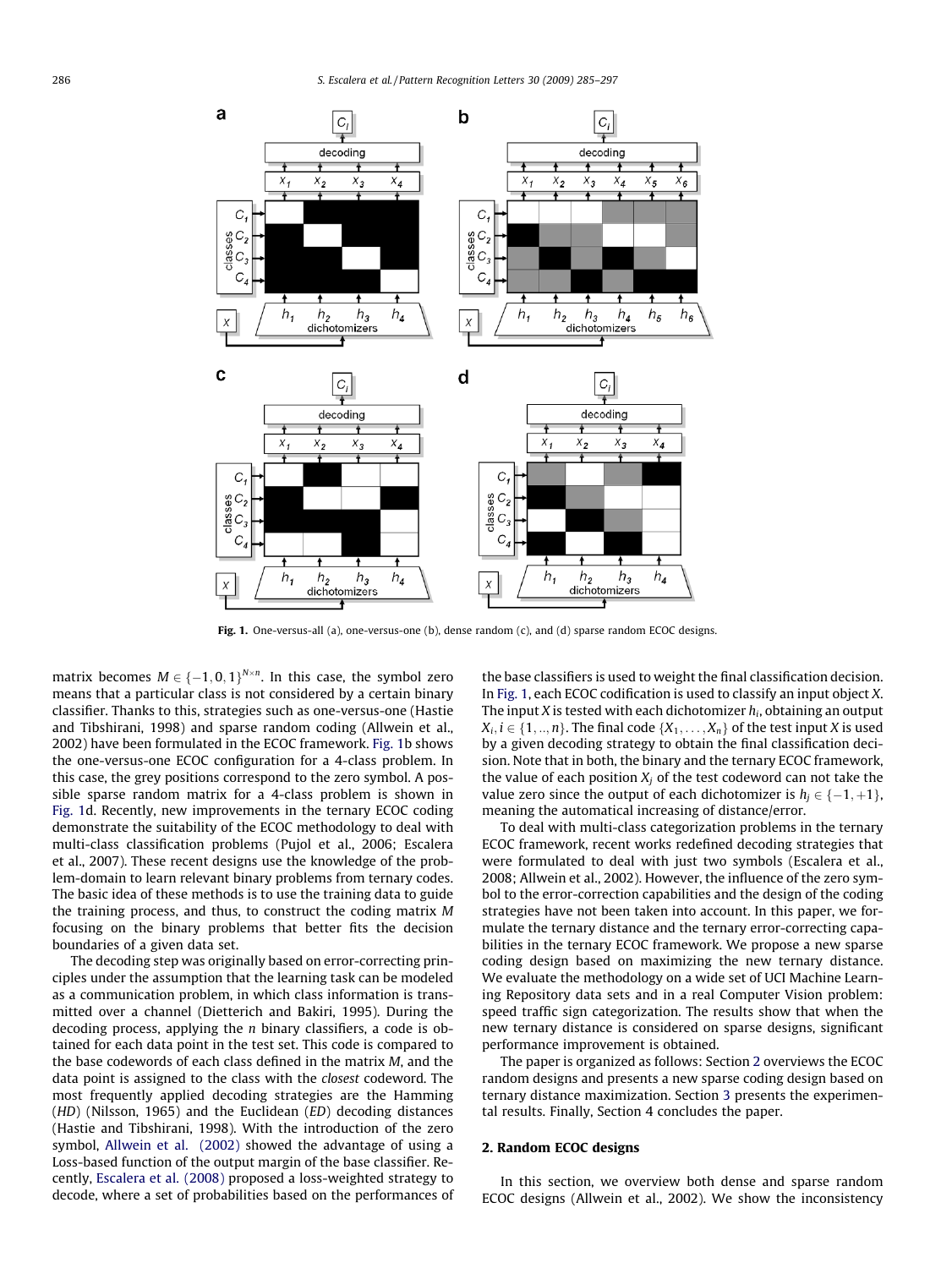<span id="page-2-0"></span>of the classical sparse random design and introduce a new measure for sparse coding designs.

#### 2.1. Dense random design

Let us consider a binary ECOC matrix  $M \in \left\{-1,1\right\}^{N \times n}$ , where N is the number of classes and  $n$  the codeword length. Based on Eq.  $(6)$ in (Allwein et al., 2002), the minimum Hamming distance  $d_r$ among all pairs of rows can be defined as follows (Allwein et al., 2002):

$$
d_r = \min_{i_1, i_2} \left\{ \sum_{j=1}^n \left( 1 - sign \left( y_{i_1}^j \cdot y_{i_2}^j \right) \right) / 2 \right\}
$$

for  $i_1, i_2 \in \{1, \ldots, N\}, i_1 \neq i_2$ , being  $y^j_{i_1}$  the jth position of the codeword for class  $c_{i_1}.$  Suppose that two codewords coded using  $\{-1,+1\}$  values have a Hamming distance of three. Then, it means that even if we fail in a bit, we still are able to obtain the correct classification. It suggests that a distance  $d_r$  in a binary ECOC matrix M can correct  $[d_r-1]/2$  codeword errors at the decoding step (Dietterich and Bakiri, 1995). Because of these binary error-correction capabilities, many ECOC designs, such as random ECOC strategies, base the design of the ECOC coding matrix on maximizing the value  $d_r$  (Allwein et al., 2002).

Let us consider the distance  $d_c$  between all pairs of columns and their opposites:

$$
d_c = \underset{j_1,j_2}{min} \{ \underset{j_2}{min}(A(j_1,j_2),B(j_1,j_2)) \}
$$

being

$$
A(j_1, j_2) = \sum_{i=1}^{N} \left( 1 - sign\left( y_i^{j_1} \cdot y_i^{j_2} \right) \right) / 2
$$
  
\n
$$
B(j_1, j_2) = \sum_{i=1}^{N} \left( 1 - sign\left( -1 \cdot (y_i^{j_1}) \cdot y_i^{j_2} \right) \right) / 2
$$
\n(1)

where  $j_1, j_2 \in \{1, \ldots, n\}$ ,  $j_1 \neq j_2$ . High value of  $d_c$  contributes to consider different sub-partitions of classes and to increase the variability of the knowledge of the classifiers. Note that in Eq. (1) the factor (-1) is used to take into account the independence of the class ordering, i.e. the base classifier learns the same problem from the partition  $C_1$  versus  $C_2$  and from  $C_2$  versus  $C_1$ .

The dense random ECOC strategy (Allwein et al., 2002) tries to maximize simultaneously both previous  $d_r$  and  $d_c$  distances to design matrices where the decoding strategies are able to obtain a correct classification still when there exist failures in some bits of the tested codewords. The dense random strategy generates a high number of random coding matrices  $M$  of length  $n$ , where the values  $\{+1, -1\}$  have a certain probability to appear (usually  $P(1) = P(-1) = 0.5$ ). Studies on the performance of the dense random strategy suggest a length of  $n = 10 \log N$  (Allwein et al., 2002). In order to assure optimal performance of ECOC classification, for the set of generated dense random matrices, the optimal one should maximize the Hamming decoding measure between rows  $d<sub>r</sub>$  and columns  $d<sub>c</sub>$  (also considering the opposites), taking into account that each column of the matrix M must contain both different symbols  $\{-1, +1\}$ .

In Fig. 2 some coding errors are shown. Fig. 2a has a dichotomizer  $(h_3)$  with all the elements coded by  $-1.$  In this case, we do not have two groups of classes to split. Fig. 2b has the hypotheses  $h_1$ and  $h_4$  splitting the same sub-groups of classes in opposite order, which exactly learns the same problem. The coding matrix M of Fig. 2c is not able to distinguish between classes  $c_1$  and  $c_3$  since their respective codewords  $y_1$  and  $y_3$  are the same. The three previous problems in the ECOC designs do not occur when we use standard coding strategies such as one-versus-one or one-versus-



Fig. 2. Wrong binary and ternary ECOC designs. (a) Wrong hypothesis  $h_3$ . (b) Redundant hypotheses  $h_1$  and  $h_4$ . (c) Repeated codewords  $y_1$  and  $y_3$  for classes  $c_1$ and  $c_3$ . (d) Codification error between classes  $c_1$  and  $c_3$ .

all. When we use the dense random strategy defined in (Allwein et al., 2002), one needs to consider each dichotomizer to have positions coded by  $+1$  and  $-1$  in order to maximize the Hamming decoding measure among the columns and their opposites; and to have a high Hamming decoding value between rows, which prevents the errors produced in Fig. 2a–c, respectively. As commented in the Allwein's paper (Allwein et al., 2002): ''For each problem, we picked a code with high value of  $\rho$  and did not have any identical columns."

#### 2.2. Classical sparse random design

One of the main limitations of the binary ECOC framework is the need of considering all classes for each binary classifier. Although a high distance  $d_r$  and  $d_c$  can be computed, the selection of the most relevant sub-partition of classes for different multi-classification problems is not assured in the coding design. This fact implies the need of designing large codes to increase the discriminating ability of the combined set of binary problems. Moreover, taking into account the whole set of classes for each classifier significantly reduces the number of possible sub-partitions of classes to consider.

To take into account a higher number of possible classifiers, a third symbol was introduced in the ECOC framework (Allwein et al., 2002). In this sense, the sparse random strategy is designed in the same way than the Dense design, but it includes the third symbol zero with another probability to appear, given by  $P(0) =$  $1 - P(-1) - P(1)$ . Studies suggest a sparse code length of 15 log N (Allwein et al., 2002).

We consider that to increase the class separability in the ternary ECOC framework, the distance  $d_c$  of the binary case can be maintained since all three symbols  $\{-1,0,+1\}$  have influence on the information learnt by each dichotomizer. It means that the distance between columns produced by the positions coded by zero increases the variability of the classifiers. However, we argue that the use of the codewords separability maximizing the measure  $d_r$ to design a sparse random matrix may contain inconsistency.

#### 2.2.1. Sparse random design with ternary separability

Let us show an example to analyze sparse designs. A zero symbol in a class code introduces one degree of freedom, that means that both +1 and -1 are possible values during the test classification since the class has not been taken into account to train the corresponding dichotomizer. Any codeword  $y_i$  containing the zero symbol defines an extended set of possible codewords that could be obtained by examples of the class  $c_i$ . In this sense, a possible code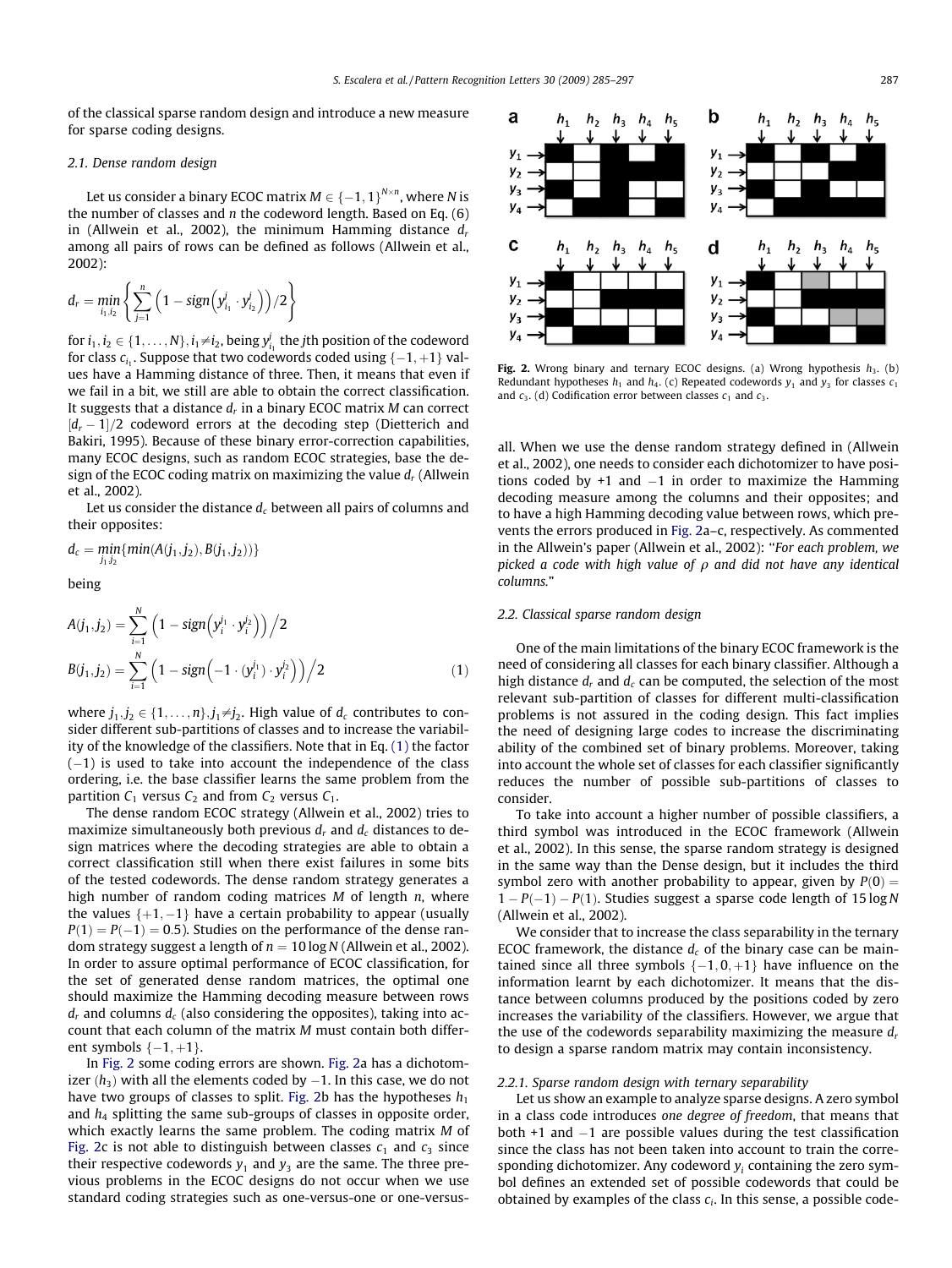<span id="page-3-0"></span>word  $y_1 = \{1, 0, 0\}$  can be disambiguated into its extended set of codewords  $\mathcal{I}_1^e = \{ \{1,1,1\}, \{1,1,-1\}, \{1,-1,1\}, \{1,-1,-1\} \},$ where each of the four codewords of  $y_1$  is a possible representation of the same codeword  $y_1$ , and possible representation means that any test example of class  $c_1$  would give a codeword from  $Y_1^e$ . Now, a possible codeword for a second class  $y_2 = \{1, 1, 1\}$  corresponds to one of the four possible representations of  $y_1(y_2 \in Y_1^e)$ .

Let us consider another example of codewords of length six. Suppose that we randomly define two codewords  $y_1 = \{1, 1, 1, 0, 0, 0\}$ and  $y_2 = \{0, 0, 0, 1, 1, 1\}$  in a sparse random design. If we use the classical distance  $d_r$  between  $y_1$  and  $y_2$ , we obtain a class separability of three. However, based on the previous example, if we disambiguate  $y_1$  and  $y_2$ , we obtain that  $Y_1^e \cap Y_2^e = \{1, 1, 1, 1, 1, 1\}$ . Thus, an input test codeword  $X = \{1, 1, 1, 1, 1, 1\}$  belongs to both previous codewords, which implies a wrong sparse design.

Finally, observe the ternary coding matrix M of [Fig. 2](#page-2-0)d. Suppose that the matrix M of the figure receives an input test data sample which codeword corresponds to  $X = \{-1,1,1,1,1\}.$  This codeword matches with the four positions different of zero from class  $c_1$  and the three from class  $c_3$ . In this case,  $X \in Y_1^e$  and  $X \in Y_3^e$ . Thus, both classes can be a possible solution. However, the HD between codewords  $y_1$  and  $y_3$  produces a value of 1.5. Note that in the literature (Allwein et al., 2002), a sparse random matrix is generated by selecting the matrix from a previous set of matrices that maximizes the distances  $d_r$  and  $d_c$ . As commented, the HD between columns containing the third symbol is still useful since the zero positions help to create a rich set of partitions to be learnt. However, the measure  $d_r$  for the row separability in terms of the HD, as claimed, is inconsistent. Instead, to assure that the coding matrix M splits all pairs of classes, each pair of codewords of M should be split by at least one hypothesis.

**Definition 1.** The ternary separability condition of a matrix M is fulfilled if for any two codewords there exists a dichotomizer that discriminate them, that is

$$
\forall (y_{i_1}, y_{i_2}) | i_1, i_2 \in \{1, ..., N\}, \quad i_1 \neq i_2, \qquad \exists h_j | (c_{i_1} \in C_1^j, c_{i_2} \in C_2^j) \lor
$$
  

$$
(c_{i_2} \in C_1^j, c_{i_1} \in C_2^j)
$$

where  $C_1^j$  and  $C_2^j$  are the two subsets of classes for hypothesis  $h_j$ , respectively. Then, we can define the distance between two codewords in a ternary symbol-based ECOC:

**Definition 2.** The ternary distance between two codewords  $(y_1, y_2)$ is defined as

$$
d(y_1, y_2) = \sum_{j=1}^n \frac{1}{2} |y_1^j||y_2^j| (1 - y_1^j y_2^j)
$$

It defines the number of different bits between two codewords without taking into account the positions coded by zero. Note that the term  $\frac{1}{2}(1 - y_1y_2)$  is equivalent to the standard Hamming distance estimated in the binary case expressed in a more compact way. Thus, the weighting term  $|y_1^j||y_2^j|$  makes the distance to ignore the zero positions which do not give information about the classes separability. Then, the pair of codewords  $(y_i, y_i)$  that are split by the minimum number of hypothesis in a ternary ECOC matrix M defines the new distance  $d_t$ :

**Definition 3.** The distance  $d_t$  of a coding matrix M is defined as follows:

$$
d_t = \underset{i_1, i_2}{\text{argmin}} \sum_{j=1}^n \frac{1}{2} \Big| y_{i_1}^j \Big| \Big| y_{i_2}^j \Big| \Big( 1 - y_{i_1}^j y_{i_2}^j \Big)
$$

where the term  $d_t$  defines the distance between the pair of codewords that are split by the minimum number of binary problems in a ternary symbol-based ECOC matrix.

Based on the new ternary distance, we can define the error-correcting capabilities in the ternary ECOC framework. As the distance in the ternary case has been reformulated, the new measure of error-correction also changes. Having a N-multi-class classification problem in the binary ECOC framework, a distance  $d_r$  between rows of M can correct  $[d_r - 1]/2$  bits errors. In the ternary case, the maximum class separability is defined by the measure  $d_t$ . Thus, on a sparse ECOC matrix,  $[d_t - 1]/2$  bits errors can be corrected.<sup>2</sup>

As the use of the distance  $d_r$  applied to the classical design of the sparse random matrix M produces inconsistencies, we suggest to redefine the coding stage of the sparse random designs. A good codification of a ternary matrix should assure the highest number of codeword bits splitting each pair of rows; that is to maximize the value  $d_t$ . Therefore, we propose to use the new measure of ternary separability for the sparse random design. In this case, the selected random matrix should be that one which maximizes simultaneously  $d_c$  and  $d_t$ .

### 3. Results

We discuss the data, comparatives, and measurements of the experiments before the results are presented.

- Data: The data used for the experiments consists of 16 multiclass data sets from the UCI Machine Learning Repository database (Asuncion and Newman, 2007). The details of the data sets are shown in [Table 1.](#page-4-0)We also use the video sequences obtained from a Mobile Mapping System (Casacuberta et al., 2004) to test the methods in a real traffic sign categorization problem.
- Comparative: For the comparative, we use the classical sparse random (Allwein et al., 2002), dense random, one-versus-all, and the new sparse random design with ternary distance maximization. To decode, we use 13 state-of-the-art decoding strategies: Hamming decoding (HD) (Dietterich and Bakiri, 1995), Euclidean decoding (ED) (Hastie and Tibshirani, 1998), inverse Hamming decoding (IHD) (Windeatt and Ghaderi, 2003), attenuated Euclidean decoding (AED) (Escalera et al., 2007), loss-based decoding with linear (LLB) and exponential (ELB) loss-functions (Allwein et al., 2002), probabilistic decoding (PD) (Passerini et al., 2004), Laplacian decoding (LAP) (Escalera et al., 2006), pessimistic  $\beta$ -density distribution decoding ( $\beta$ -DEN) (Escalera et al., 2006), linear loss-weighted (LLW) with discrete and continuous outputs of the classifier (Escalera et al., 2008), and the exponential loss-weighted (ELW) with discrete and continuous outputs of the classifier ([Escalera et al., 2008\)](#page-12-0). The base classifiers used for the experiments are Gentle Adaboost with 50 runs of decision stumps ([Friedman et al., 1998](#page-12-0)), the linear support vector machines (SVM), $3$  and a tuned Support Vector Machines with Radial Basis Function kernel ([Vapnik, 1995\)](#page-12-0).4
- Measurements: The data used in the experiments is normalized to an hypercube with a side length of one. To measure the performance of the different strategies we apply stratified tenfold cross-validation and test for confidence interval at 95% with a two-tailed t-test.

<sup>&</sup>lt;sup>2</sup> We realize that the error-correcting capability also depends on the way that the decoding strategies are applied.

<sup>&</sup>lt;sup>3</sup> The regularization parameter C is set to 1 for all the experiments. We selected this parameter after a preliminary set of experiments. We decided to keep the parameter fixed for the sake of simplicity and easiness of replication of theexperiments, though we are aware that this parameter might not be optimal for all data sets. Nevertheless, since the parameters arethe same for all the compared methods any weakness in the results will also be shared.

<sup>4</sup> Osu-svm-toolbox. URL [http://svm.sourceforge.net.](http://mlearn.ics.uci.edu/MLRepository.html)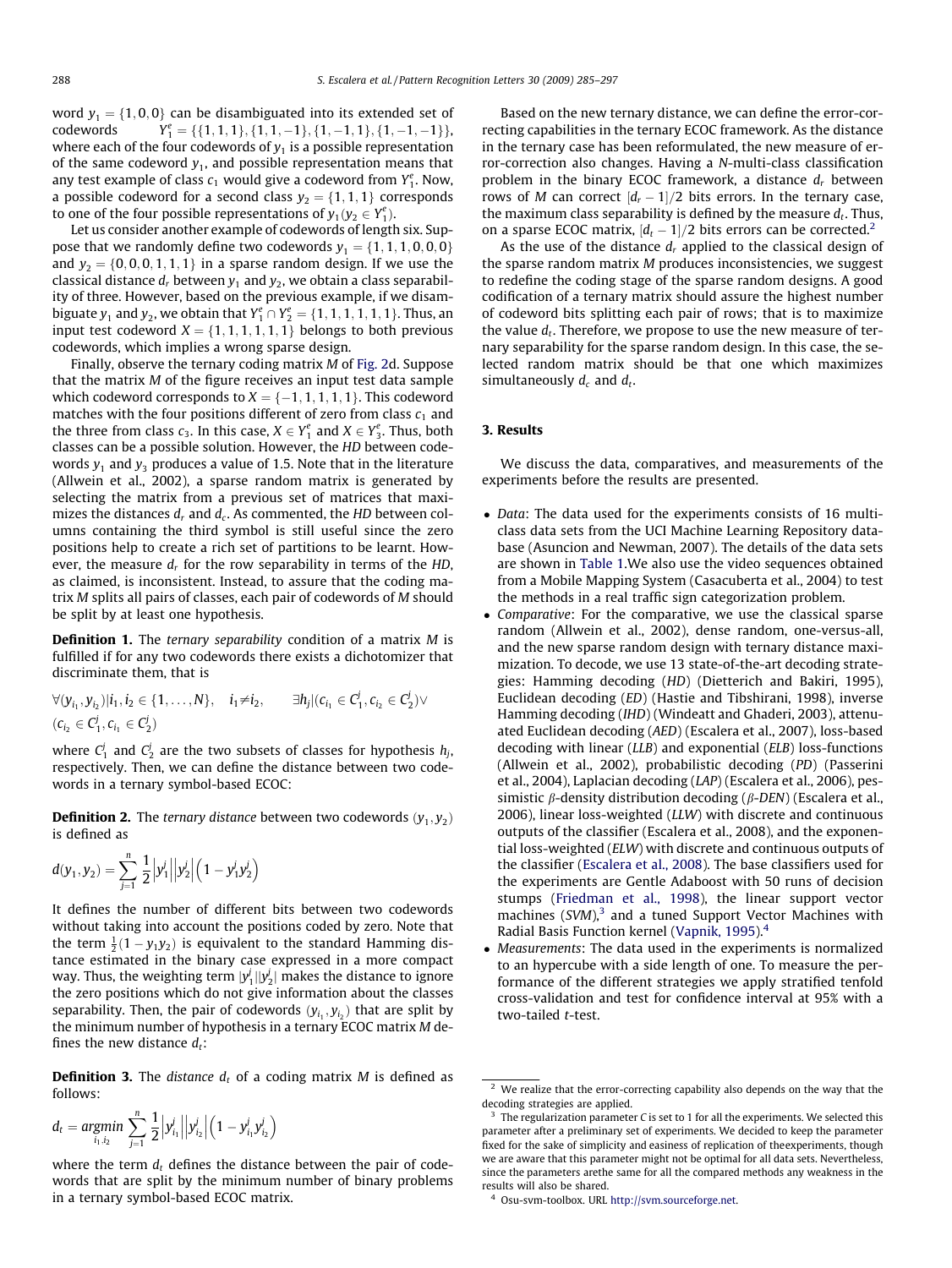<span id="page-4-0"></span>

| Table 1                                   |  |
|-------------------------------------------|--|
| UCI repository data sets characteristics. |  |

| Problem      | Train | Features | Classes | Problem      | Train  | Features | Classes |  |
|--------------|-------|----------|---------|--------------|--------|----------|---------|--|
| Dermathology | 366   | 34       |         | OptDigits    | 5620   | 64       | 10      |  |
| Iris         | 150   |          |         | Shuttle      | 14,500 |          |         |  |
| Ecoli        | 336   |          |         | Vehicle      | 846    | 18       |         |  |
| Wine         | 178   | 13       |         | Segmentation | 2310   | 19       |         |  |
| Glass        | 214   |          |         | Pendigits    | 10,992 | 16       | 10      |  |
| Thyroid      | 215   |          |         | Letter       | 20,000 | 16       | 26      |  |
| Vowel        | 990   | 10       |         | Satimage     | 6435   | 36       |         |  |
| Balance      | 625   |          |         | Yeast        | 1484   |          | 10      |  |



Fig. 3. Absolute (light lines) and relative (dark lines) improvements for the sparse random designs compared with classical sparse random using ternary distance maximization for Gentle Adaboost (left) and Linear SVM (right) on the UCI experiments, respectively.

#### 3.1. UCI classification

In this experiment, we classify the 16 multi-class UCI Machine Learning Repository data sets of Table 1. To test the sparse random strategies, we generated a set of 20000 arbitrary random matrices with a length of the codewords of N, where the probabilities of appearance of each symbol are  $P(0) = P(1) = P(-1) = 1/3$ . From exactly the same set of generated matrices, we selected the classical sparse random matrix by the one which maximizes  $d_r$  and  $d_c$ , and the new sparse random matrix by selecting the one which maximizes  $d_t$  and  $d_c$ . To decode, the commented 13 decoding strategies are applied over the sparse random designs for Gentle Adaboost and Linear SVM as the base classifiers.

[Tables 2 and 3](#page-7-0) of Appendix A show the performance results and confidence intervals applying stratified tenfold cross-validation for Gentle Adaboost and Linear SVM, respectively. To show the performance improvements by selecting the new sparse random matrix, the absolute and relative improvements are shown in Fig. 3. The relative improvement is computed as the division between the performance of the new sparse design and the classical one, and the absolute improvement corresponds to the direct difference of performances. The light bars correspond to the absolute improvement, and the dark lines to the relative one. Note that simply changing the decision on the selection of the sparse matrix from the same set of generated random matrices, the performance significantly increases independently of the decoding strategy applied. It is produced since the maximization of  $d_t$  assures us to select the matrix with the higher number of bits splitting codewords (and thus, classes).

The same experiment is also computed for the dense random design. In this case, the probabilities of appearance of each symbol are  $P(1) = P(-1) = 1/2$ . [Tables 4 and 5](#page-9-0) of Appendix B show the performance results and confidence intervals applying stratified tenfold cross-validation for Gentle Adaboost and Linear SVM, respectively. The absolute and relative improvements are shown in [Fig. 4](#page-5-0). In this case, though the absolute and relative improvements have less impact compared to the previous experiment, one can observe that our approach performs better for most of the decoding strategies.

#### 3.2. Real multi-class traffic sign categorization

For this experiment, we use the video sequences obtained from a Mobile Mapping System (Casacuberta et al., 2004) to test the methods in a real traffic sign Computer Vision problem. In this system, the position and orientation of the different traffic signs are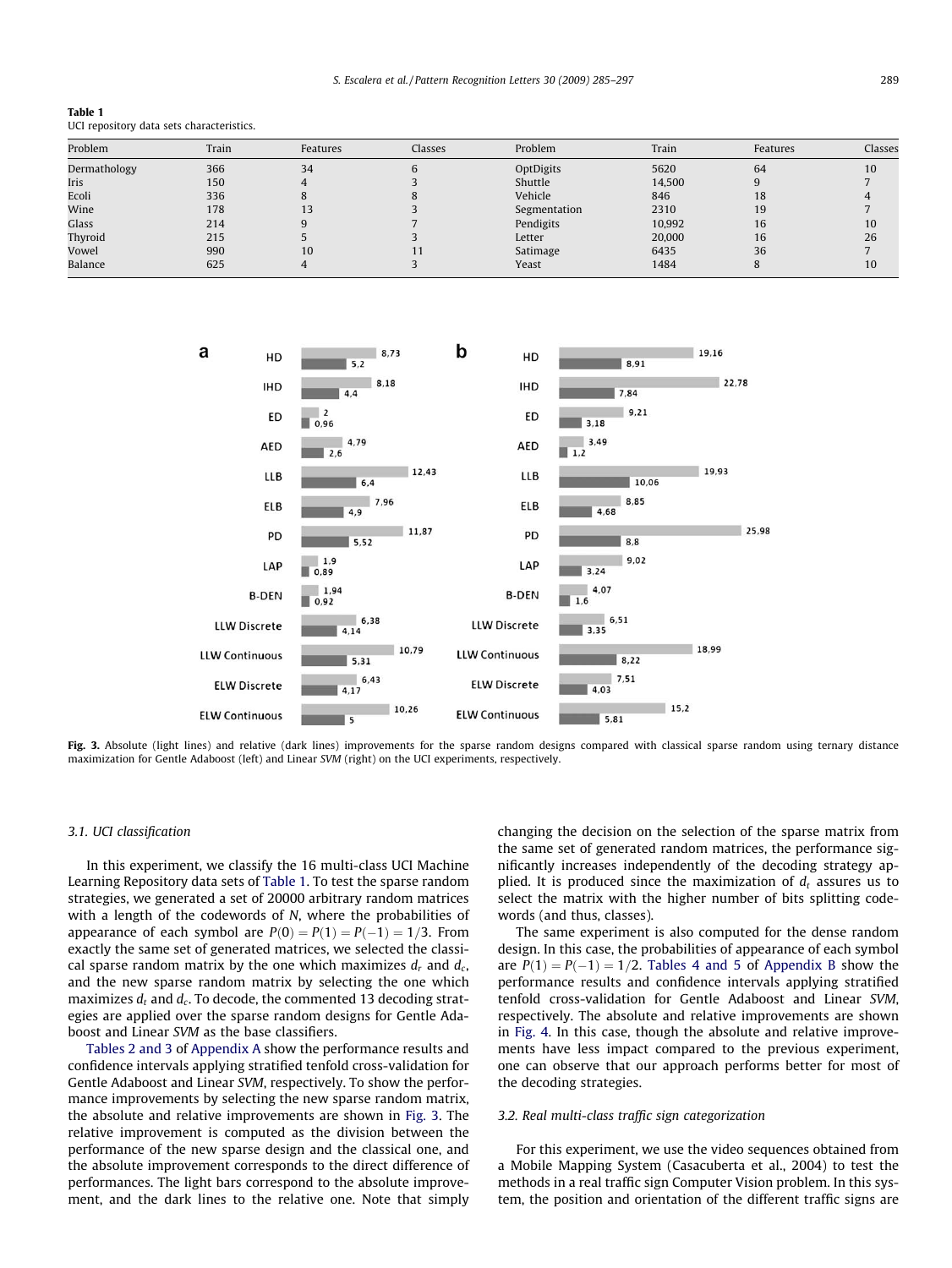<span id="page-5-0"></span>

Fig. 4. Absolute (light lines) and relative (dark lines) improvements for the sparse random designs compared with classical dense random using ternary distance maximization for Gentle Adaboost (left) and Linear SVM (right) on the UCI experiments, respectively.



Fig. 5. (a) Samples from the road video sequences. (b) Speed data set samples.

measured with video cameras fixed on a moving vehicle. The system has a stereo-pair of calibrated cameras, which are synchronized with a GPS/INS system. The result of the acquisition step is a set of stereo-pairs of images with their position and orientation information. We choose the speed data set since the low resolution of the images, the non-controlled conditions, and the high similarity among classes make the categorization a difficult task. Fig. 5 shows examples of video sequences and samples of the speed database used in the experiments. The database contains a total of 2500 samples divided in nine classes. Each sample is composed by 1200 pixel-based features after smoothing the image and applying histogram equalization. For this experiment, we applied the same random criteria than at the previous experiment, with a length of codewords of nine bits (equal to the number of classes).

[Table 6](#page-11-0) of Appendix C shows the performance results and confidence intervals applying stratified tenfold cross-validation. To show the performance improvements by selecting the new sparse random matrix, the absolute and relative improvements are shown in [Fig. 6](#page-6-0) for Gentle Adaboost and Linear SVM, respectively. The light bars correspond to the absolute improvement, and the dark lines to the relative one. In this experiment, one can see that the ternary sparse maximization criterion also obtains performance improvements for all decoding strategies.

### 3.3. UCI classification using RBF SVM

In the previous experiments, the parameters for the Linear SVM classifier were fixed by default to compare the performance of the different coding and decoding strategies at the same conditions. However, complex classifiers and optimizations can improve the results of the strategies. In particular, the authors of [Rifkin and](#page-12-0) [Klautau \(2004\)](#page-12-0) show that the simple one-versus-all scheme is as accurate as any other schemes when complex base classifiers are applied. In this sense, we include a brief experiment considering a SVM with Radial Basis Function kernel optimized via cross-validation applied over the new sparse random design and the one-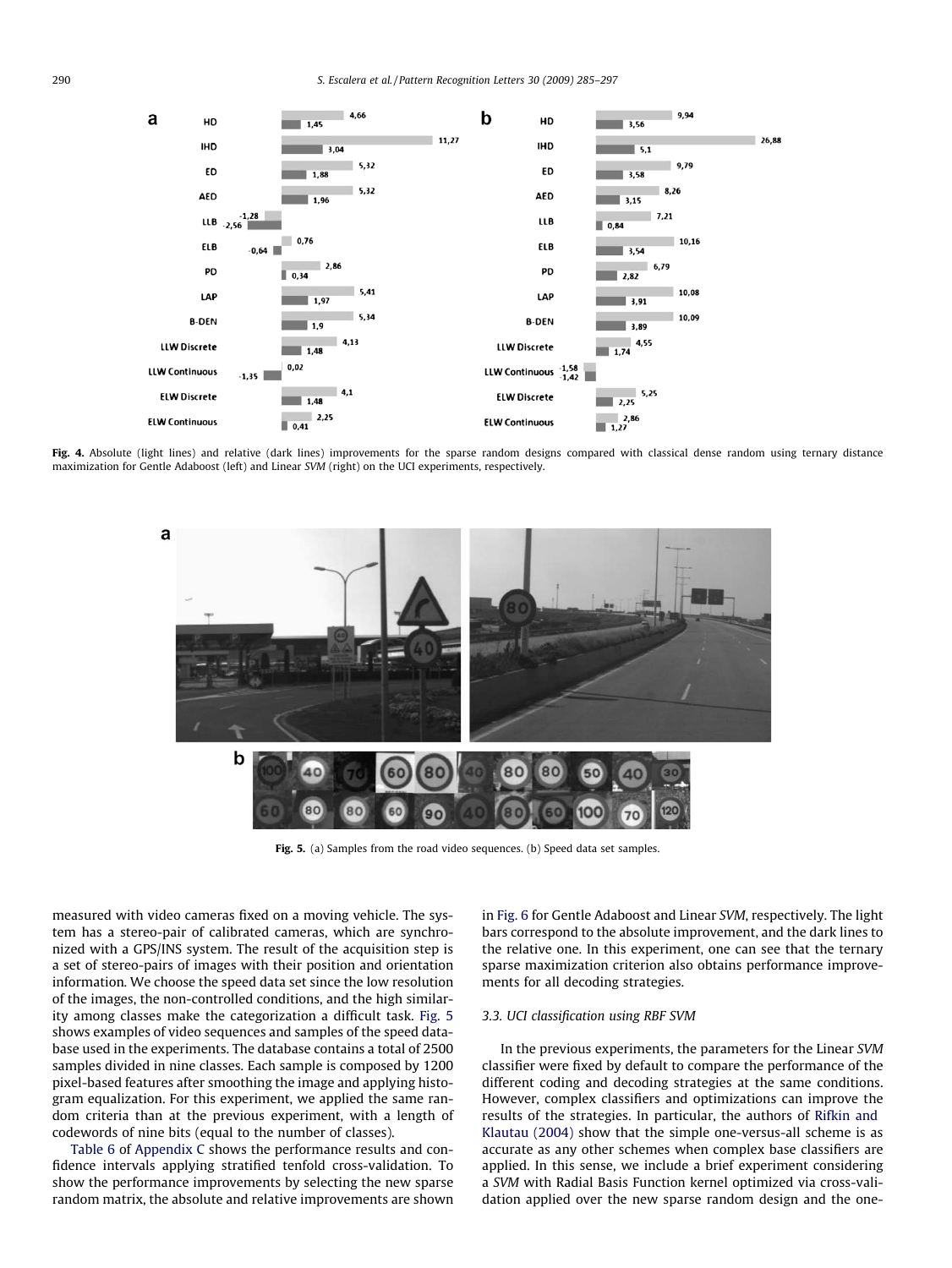<span id="page-6-0"></span>

Fig. 6. Absolute (light lines) and relative (dark lines) improvement for the sparse random designs using ternary distance maximization for Gentle Adaboost (left) and Linear SVM (right) on the Traffic sign categorization experiment, respectively.

versus-all strategies using the set of decoding strategies and UCI data sets to look for the behavior of the new sparse design when a more complex base classifier is applied.

For this experiment, the sigma and regularization parameters were tested from 0.1 increasing per 0.05 up to one and from one increasing per five up to 150, respectively. The design of the sparse random matrix is done at same condition than at the previous experiments, and considering a length of the codeword of 2N, being N the number of classes. The UCI data sets used correspond to the eight data sets described in the first column of [Table 1:](#page-4-0) Dermathology, Iris, Ecoli, Wine, Glass, Thyroid, Vowel, and Balance. The performances obtained in this experiment are numerically shown in [Table 7](#page-11-0) of Appendix D. To show the performance improvements by selecting the new sparse random matrix, the absolute and relative improvements are shown in Fig. 7 for RBF SVM. The light bars correspond to the absolute improvement, and the dark lines to the relative one. In [Table 7](#page-11-0) one can see that the performances obtained using RBF SVM are superior to the ones obtained at the previous experiments for Gentle Adaboost and Linear SVM as the base classifiers. Fig. 7 shows that the absolute and relative improvements in this case are less significant in this experiment, but still in most cases we outperform the results obtained by the one-versus-all strategy using RBF SVM. In the cases where we obtain inferior results, these differences are not significant.

As a conclusion of the experiments, we can state that the distance  $d_t$  based on maximizing the ternary separability allows high splitting of the classes codewords. In the previous experiments significant performance improvements are obtained, independently of the decoding strategy applied, when the sparse matrix is selected by maximizing the  $d_t$  criterion. Note that the classical sparse matrix is selected from the same set of matrices as the new sparse matrix, but it obtains very inferior results. This suggests that for designs that consider the new measures, class separability is increased. Thus, the decoding strategies are able to distinguish among different codewords with higher confidence. Moreover, the ternary distance can be applied to problem-dependent ECOC



Fig. 7. Absolute (light lines) and relative (dark lines) improvements for the new sparse random design compared to the one-versus-all strategy using RBF SVM on the UCI data sets.

schemes, assuring the consistence of the designs. At the same time, the new measures can also help the decoding strategies to evaluate those positions of codewords that directly affect class separability.

Note that this measure corresponds to the attenuated Euclidean decoding (AED), as described in (Escalera et al., 2007), which is included in the experimental evaluation of the paper. This method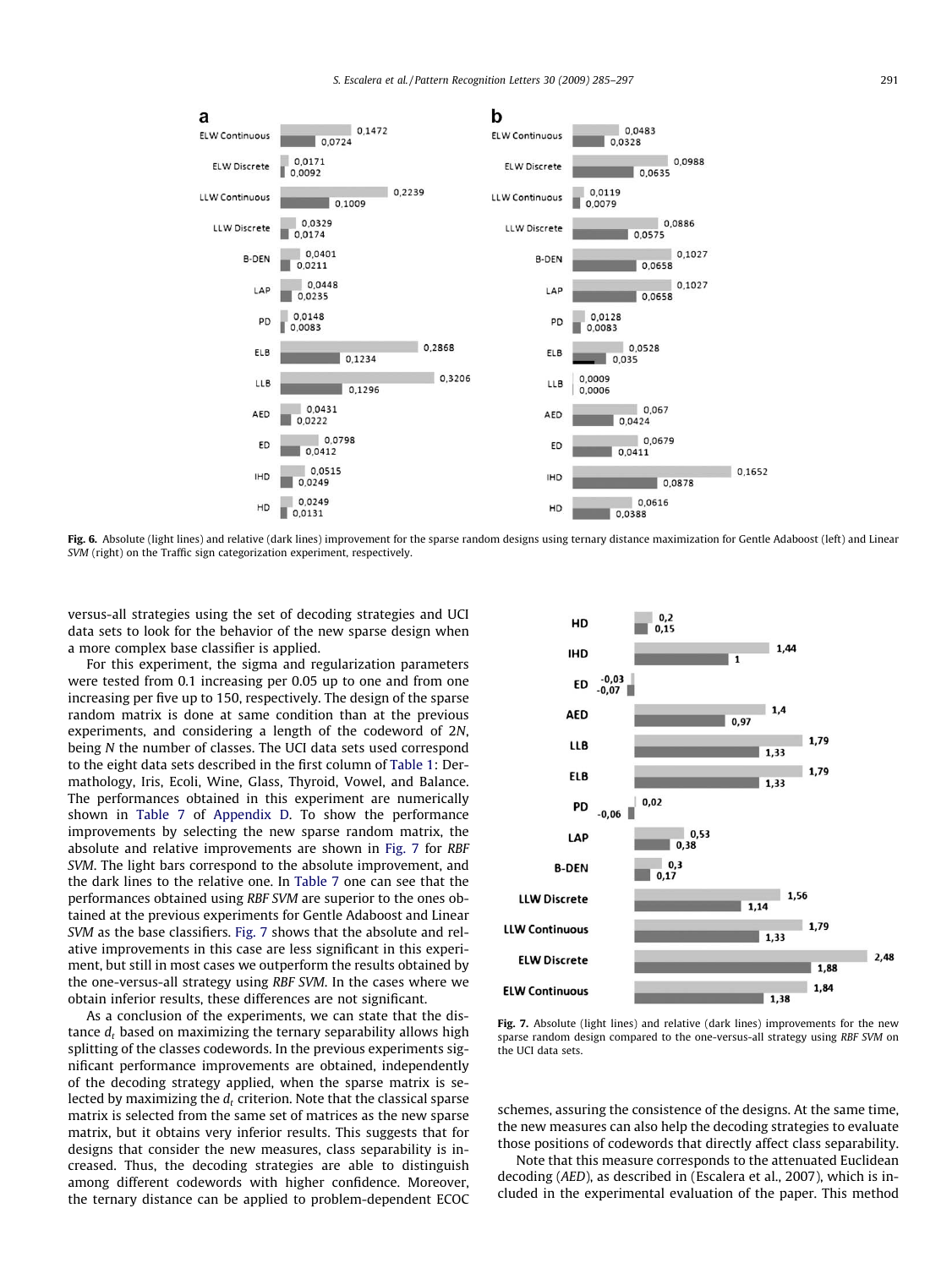<span id="page-7-0"></span>and the rest of strategies designed to deal with a ternary decoding obtain robust results. However, the best results are obtained by

Laplacian,  $\beta$ -density, and loss-weighted decoding variants, which, as can be easily shown, subsume the AED approach but also include

Table 2

Sparse random results using Gentle Adaboost on the UCI data sets.

|           | HD             | IHD            | ED             | AED            | LLB            | <b>ELB</b>     | PD             | LAP            | $\beta$ -DEN   | LLW disc.      | LLW cont.      |                                                                                                                                                                                                                                                                                                                                                             | ELW cont.      |
|-----------|----------------|----------------|----------------|----------------|----------------|----------------|----------------|----------------|----------------|----------------|----------------|-------------------------------------------------------------------------------------------------------------------------------------------------------------------------------------------------------------------------------------------------------------------------------------------------------------------------------------------------------------|----------------|
| Derma     | 0.588          | 0.634          | 0.636          | 0.647          | 0.549          | 0.587          | 0.444          | 0.636          | 0.636          | 0.650          | 0.452          |                                                                                                                                                                                                                                                                                                                                                             | 0.436          |
|           | 0.027          | 0.012          | 0.011          | 0.009          | 0.017          | 0.021          | 0.035          | 0.011          | 0.011          | 0.008          | 0.051          | 0.008                                                                                                                                                                                                                                                                                                                                                       | 0.042          |
|           | 0.926          | 0.923          | 0.926          | 0.923          | 0.896          | 0.926          | 0.945          | 0.926          | 0.926          | 0.929          | 0.920          | 0.929                                                                                                                                                                                                                                                                                                                                                       | 0.940          |
|           | 0.017          | 0.018          | 0.017          | 0.015          | 0.024          | 0.021          | 0.013          | 0.017          | 0.017          | 0.017          | 0.015          | 0.017                                                                                                                                                                                                                                                                                                                                                       | 0.015          |
| Iris      | 0.933          | 0.933          | 0.933          | 0.933          | 0.953          | 0.953          | 0.953          | 0.933          | 0.933          | 0.933          | 0.953          |                                                                                                                                                                                                                                                                                                                                                             | 0.953          |
|           | 0.019          | 0.019          | 0.019          | 0.019          | 0.014          | 0.014          | 0.014          | 0.019          | 0.019          | 0.019          | 0.014          |                                                                                                                                                                                                                                                                                                                                                             | 0.014          |
|           | 0.926          | 0.926          | 0.926          | 0.926          | 0.960          | 0.960          | 0.960          | 0.926          | 0.926          | 0.933          | 0.960          |                                                                                                                                                                                                                                                                                                                                                             | 0.960          |
|           | 0.020          | 0.020          | 0.020          | 0.020          | 0.014          | 0.014          | 0.014          | 0.020          | 0.020          | 0.019          | 0.014          | 0.650<br>0.933<br>0.019<br>0.933<br>0.019<br>0.551<br>0.011<br>0.551<br>0.011<br>0.943<br>0.018<br>0.949<br>0.012<br>0.592<br>0.037<br>0.645<br>0.032<br>0.907<br>0.026<br>0.898<br>0.025<br>0.449<br>0.025<br>0.441<br>0.024<br>0.788<br>0.051<br>0.809<br>0.082<br>0.402<br>0.016<br>0.447<br>0.014<br>0.656<br>0.015<br>0.818<br>0.019<br>0.862<br>0.015 | 0.014          |
| Ecoli     | 0.373          | 0.379          | 0.367          | 0.533          | 0.284          | 0.302          | 0.493          | 0.370          | 0.357          | 0.539          | 0.443          |                                                                                                                                                                                                                                                                                                                                                             | 0.477          |
|           | 0.017          | 0.016          | 0.021          | 0.014          | 0.019          | 0.020          | 0.017          | 0.018          | 0.021          | 0.015          | 0.033          |                                                                                                                                                                                                                                                                                                                                                             | 0.029          |
|           | 0.373          | 0.379          | 0.367          | 0.533          | 0.284          | 0.302          | 0.493          | 0.370          | 0.357          | 0.539          | 0.443          |                                                                                                                                                                                                                                                                                                                                                             | 0.477          |
|           | 0.017          | 0.016          | 0.021          | 0.014          | 0.019          | 0.020          | 0.017          | 0.018          | 0.021          | 0.015          | 0.033          |                                                                                                                                                                                                                                                                                                                                                             | 0.029          |
|           |                |                |                |                |                |                |                |                |                |                |                |                                                                                                                                                                                                                                                                                                                                                             |                |
| Wine      | 0.943          | 0.943          | 0.943          | 0.943          | 0.960          | 0.954          | 0.954          | 0.943          | 0.943          | 0.943          | 0.960          |                                                                                                                                                                                                                                                                                                                                                             | 0.960          |
|           | 0.018          | 0.018          | 0.018          | 0.018          | 0.011          | 0.013          | 0.013          | 0.018          | 0.018          | 0.018          | 0.011          |                                                                                                                                                                                                                                                                                                                                                             | 0.011<br>0.960 |
|           | 0.949<br>0.012 | 0.949<br>0.012 | 0.949<br>0.012 | 0.949<br>0.012 | 0.960<br>0.011 | 0.960<br>0.011 | 0.954<br>0.013 | 0.949<br>0.012 | 0.949<br>0.012 | 0.949<br>0.012 | 0.954<br>0.013 |                                                                                                                                                                                                                                                                                                                                                             | 0.011          |
|           |                |                |                |                |                |                |                |                |                |                |                |                                                                                                                                                                                                                                                                                                                                                             |                |
| Glass     | 0.592          | 0.569          | 0.592          | 0.588          | 0.486          | 0.598          | 0.614          | 0.592          | 0.592          | 0.592          | 0.530          |                                                                                                                                                                                                                                                                                                                                                             | 0.605          |
|           | 0.037          | 0.040          | 0.037          | 0.036          | 0.036          | 0.039          | 0.032          | 0.037          | 0.037          | 0.037          | 0.028          | ELW disc.<br>0.874<br>0.014<br>0.932<br>0.007<br>0.960<br>0.006<br>0.928<br>0.009<br>0.938<br>0.009<br>0.773<br>0.021<br>0.815<br>0.023<br>0.702<br>0.023<br>0.729<br>0.032                                                                                                                                                                                 | 0.036          |
|           | 0.655          | 0.646          | 0.645          | 0.645          | 0.626          | 0.640          | 0.643          | 0.645          | 0.645          | 0.645          | 0.579          |                                                                                                                                                                                                                                                                                                                                                             | 0.625          |
|           | 0.026          | 0.025          | 0.032          | 0.033          | 0.031          | 0.028          | 0.034          | 0.032          | 0.032          | 0.032          | 0.035          |                                                                                                                                                                                                                                                                                                                                                             | 0.032          |
| Thyroid   | 0.907          | 0.907          | 0.907          | 0.907          | 0.921          | 0.921          | 0.911          | 0.907          | 0.907          | 0.907          | 0.921          |                                                                                                                                                                                                                                                                                                                                                             | 0.921          |
|           | 0.026          | 0.026          | 0.026          | 0.026          | 0.027          | 0.027          | 0.026          | 0.026          | 0.026          | 0.026          | 0.027          |                                                                                                                                                                                                                                                                                                                                                             | 0.027          |
|           | 0.898          | 0.898          | 0.898          | 0.898          | 0.921          | 0.921          | 0.911          | 0.898          | 0.898          | 0.898          | 0.921          |                                                                                                                                                                                                                                                                                                                                                             | 0.921          |
|           | 0.025          | 0.025          | 0.025          | 0.025          | 0.027          | 0.027          | 0.026          | 0.025          | 0.025          | 0.025          | 0.027          |                                                                                                                                                                                                                                                                                                                                                             | 0.027          |
| Vowel     | 0.382          | 0.279          | 0.441          | 0.430          | 0.362          | 0.396          | 0.439          | 0.443          | 0.443          | 0.451          | 0.405          |                                                                                                                                                                                                                                                                                                                                                             | 0.431          |
|           | 0.020          | 0.012          | 0.022          | 0.025          | 0.023          | 0.024          | 0.020          | 0.021          | 0.021          | 0.024          | 0.022          |                                                                                                                                                                                                                                                                                                                                                             | 0.019          |
|           | 0.443          | 0.373          | 0.452          | 0.441          | 0.449          | 0.465          | 0.452          | 0.454          | 0.454          | 0.441          | 0.472          |                                                                                                                                                                                                                                                                                                                                                             | 0.481          |
|           | 0.023          | 0.021          | 0.025          | 0.023          | 0.031          | 0.029          | 0.023          | 0.026          | 0.026          | 0.024          | 0.027          |                                                                                                                                                                                                                                                                                                                                                             | 0.027          |
| Balance   | 0.425          | 0.425          | 0.801          | 0.801          | 0.481          | 0.639          | 0.785          | 0.801          | 0.801          | 0.788          | 0.710          |                                                                                                                                                                                                                                                                                                                                                             | 0.735          |
|           | 0.020          | 0.020          | 0.040          | 0.040          | 0.027          | 0.048          | 0.037          | 0.040          | 0.040          | 0.051          | 0.050          |                                                                                                                                                                                                                                                                                                                                                             | 0.052          |
|           | 0.504          | 0.504          | 0.504          | 0.504          | 0.730          | 0.721          | 0.800          | 0.504          | 0.504          | 0.809          | 0.756          |                                                                                                                                                                                                                                                                                                                                                             | 0.756          |
|           | 0.061          | 0.061          | 0.061          | 0.061          | 0.079          | 0.079          | 0.077          | 0.061          | 0.061          | 0.082          | 0.077          |                                                                                                                                                                                                                                                                                                                                                             | 0.077          |
|           |                |                |                |                |                |                |                | 0.435          |                |                |                |                                                                                                                                                                                                                                                                                                                                                             | 0.403          |
| Yeast     | 0.433<br>0.021 | 0.402<br>0.011 | 0.435<br>0.020 | 0.393<br>0.008 | 0.421<br>0.014 | 0.415<br>0.015 | 0.345<br>0.008 | 0.019          | 0.435<br>0.019 | 0.395<br>0.013 | 0.401<br>0.020 |                                                                                                                                                                                                                                                                                                                                                             | 0.018          |
|           | 0.435          | 0.408          | 0.436          | 0.454          | 0.429          | 0.425          | 0.464          | 0.435          | 0.435          | 0.447          | 0.413          |                                                                                                                                                                                                                                                                                                                                                             | 0.425          |
|           | 0.012          | 0.011          | 0.012          | 0.013          | 0.014          | 0.013          | 0.010          | 0.012          | 0.012          | 0.014          | 0.015          |                                                                                                                                                                                                                                                                                                                                                             | 0.014          |
|           |                |                |                |                |                |                |                |                |                |                |                |                                                                                                                                                                                                                                                                                                                                                             |                |
| Satimage  | 0.795          | 0.766          | 0.814          | 0.639          | 0.766          | 0.787          | 0.637          | 0.814          | 0.814          | 0.673          | 0.638          |                                                                                                                                                                                                                                                                                                                                                             | 0.705          |
|           | 0.019          | 0.018          | 0.018          | 0.014          | 0.025          | 0.026          | 0.021          | 0.018          | 0.018          | 0.025          | 0.034          |                                                                                                                                                                                                                                                                                                                                                             | 0.030          |
|           | 0.789<br>0.019 | 0.776          | 0.814          | 0.807          | 0.814          | 0.820          | 0.829          | 0.814          | 0.814          | 0.818          | 0.832          |                                                                                                                                                                                                                                                                                                                                                             | 0.833<br>0.020 |
|           |                | 0.017          | 0.021          | 0.020          | 0.019          | 0.019          | 0.017          | 0.021          | 0.021          | 0.019          | 0.020          |                                                                                                                                                                                                                                                                                                                                                             |                |
| Letter    | 0.803          | 0.821          | 0.823          | 0.841          | 0.821          | 0.828          | 0.812          | 0.834          | 0.838          | 0.848          | 0.855          |                                                                                                                                                                                                                                                                                                                                                             | 0.880          |
|           | 0.016          | 0.016          | 0.018          | 0.018          | 0.017          | 0.017          | 0.017          | 0.017          | 0.015          | 0.014          | 0.015          |                                                                                                                                                                                                                                                                                                                                                             | 0.016          |
|           | 0.839          | 0.840          | 0.850          | 0.863          | 0.836          | 0.845          | 0.834          | 0.860          | 0.876          | 0.872          | 0.885          |                                                                                                                                                                                                                                                                                                                                                             | 0.889          |
|           | 0.016          | 0.018          | 0.016          | 0.017          | 0.017          | 0.017          | 0.016          | 0.017          | 0.016          | 0.014          | 0.015          |                                                                                                                                                                                                                                                                                                                                                             | 0.015          |
| Pendigits | 0.839          | 0.818          | 0.858          | 0.889          | 0.836          | 0.857          | 0.848          | 0.927          | 0.932          | 0.932          | 0.940          |                                                                                                                                                                                                                                                                                                                                                             | 0.947          |
|           | 0.011          | 0.010          | 0.009          | 0.010          | 0.009          | 0.007          | 0.011          | 0.010          | 0.010          | 0.008          | 0.009          |                                                                                                                                                                                                                                                                                                                                                             | 0.010          |
|           | 0.859          | 0.848          | 0.883          | 0.921          | 0.872          | 0.889          | 0.869          | 0.942          | 0.942          | 0.952          | 0.953          |                                                                                                                                                                                                                                                                                                                                                             | 0.967          |
|           | 0.010          | 0.010          | 0.010          | 0.010          | 0.009          | 0.007          | 0.011          | 0.009          | 0.011          | 0.007          | 0.008          |                                                                                                                                                                                                                                                                                                                                                             | 0.011          |
| Segment   | 0.921          | 0.922          | 0.921          | 0.891          | 0.711          | 0.863          | 0.920          | 0.921          | 0.921          | 0.927          | 0.865          |                                                                                                                                                                                                                                                                                                                                                             | 0.925          |
|           | 0.010          | 0.009          | 0.010          | 0.012          | 0.016          | 0.006          | 0.010          | 0.010          | 0.010          | 0.010          | 0.008          |                                                                                                                                                                                                                                                                                                                                                             | 0.008          |
|           | 0.939          | 0.933          | 0.938          | 0.933          | 0.897          | 0.919          | 0.938          | 0.939          | 0.938          | 0.938          | 0.935          |                                                                                                                                                                                                                                                                                                                                                             | 0.941          |
|           | 0.009          | 0.010          | 0.009          | 0.009          | 0.015          | 0.014          | 0.008          | 0.009          | 0.009          | 0.009          | 0.009          |                                                                                                                                                                                                                                                                                                                                                             | 0.009          |
| Optdigits | 0.753          | 0.716          | 0.796          | 0.740          | 0.787          | 0.795          | 0.783          | 0.795          | 0.796          | 0.769          | 0.794          |                                                                                                                                                                                                                                                                                                                                                             | 0.809          |
|           | 0.018          | 0.016          | 0.022          | 0.023          | 0.026          | 0.025          | 0.024          | 0.023          | 0.022          | 0.021          | 0.025          |                                                                                                                                                                                                                                                                                                                                                             | 0.020          |
|           | 0.769          | 0.651          | 0.811          | 0.779          | 0.685          | 0.724          | 0.810          | 0.811          | 0.811          | 0.815          | 0.772          |                                                                                                                                                                                                                                                                                                                                                             | 0.803          |
|           | 0.022          | 0.016          | 0.025          | 0.030          | 0.018          | 0.019          | 0.023          | 0.026          | 0.026          | 0.023          | 0.025          |                                                                                                                                                                                                                                                                                                                                                             | 0.024          |
|           |                |                |                |                |                |                |                |                |                |                |                |                                                                                                                                                                                                                                                                                                                                                             |                |
| Shuttle   | 0.658<br>0.023 | 0.703          | 0.702          | 0.710          | 0.653          | 0.669          | 0.716<br>0.027 | 0.702          | 0.702          | 0.702<br>0.023 | 0.691<br>0.019 |                                                                                                                                                                                                                                                                                                                                                             | 0.699          |
|           | 0.723          | 0.024<br>0.724 | 0.023<br>0.723 | 0.036<br>0.724 | 0.021<br>0.730 | 0.022<br>0.734 | 0.727          | 0.023<br>0.723 | 0.023<br>0.723 | 0.727          | 0.730          |                                                                                                                                                                                                                                                                                                                                                             | 0.019<br>0.730 |
|           | 0.033          | 0.029          | 0.033          | 0.032          | 0.031          | 0.029          | 0.025          | 0.033          | 0.033          | 0.033          | 0.034          |                                                                                                                                                                                                                                                                                                                                                             | 0.030          |
|           |                |                |                |                |                |                |                |                |                |                |                |                                                                                                                                                                                                                                                                                                                                                             |                |
| Vehicle   | 0.850          | 0.849          | 0.998          | 0.998          | 0.854          | 0.859          | 0.944          | 0.998          | 0.998          | 0.998          | 0.936          | 0.998                                                                                                                                                                                                                                                                                                                                                       | 0.990          |
|           | 0.000          | 0.000          | 0.000          | 0.000          | 0.002          | 0.004          | 0.008          | 0.000          | 0.000          | 0.000          | 0.022          | 0.000                                                                                                                                                                                                                                                                                                                                                       | 0.006          |
|           | 0.998          | 0.989          | 0.998          | 0.998          | 0.779          | 0.957          | 0.853          | 0.998          | 0.998          | 0.998          | 0.817          | 0.998                                                                                                                                                                                                                                                                                                                                                       | 0.967          |
|           | 0.000          | 0.003          | 0.000          | 0.000          | 0.067          | 0.020          | 0.152          | 0.000          | 0.000          | 0.000          | 0.078          | 0.000                                                                                                                                                                                                                                                                                                                                                       | 0.021          |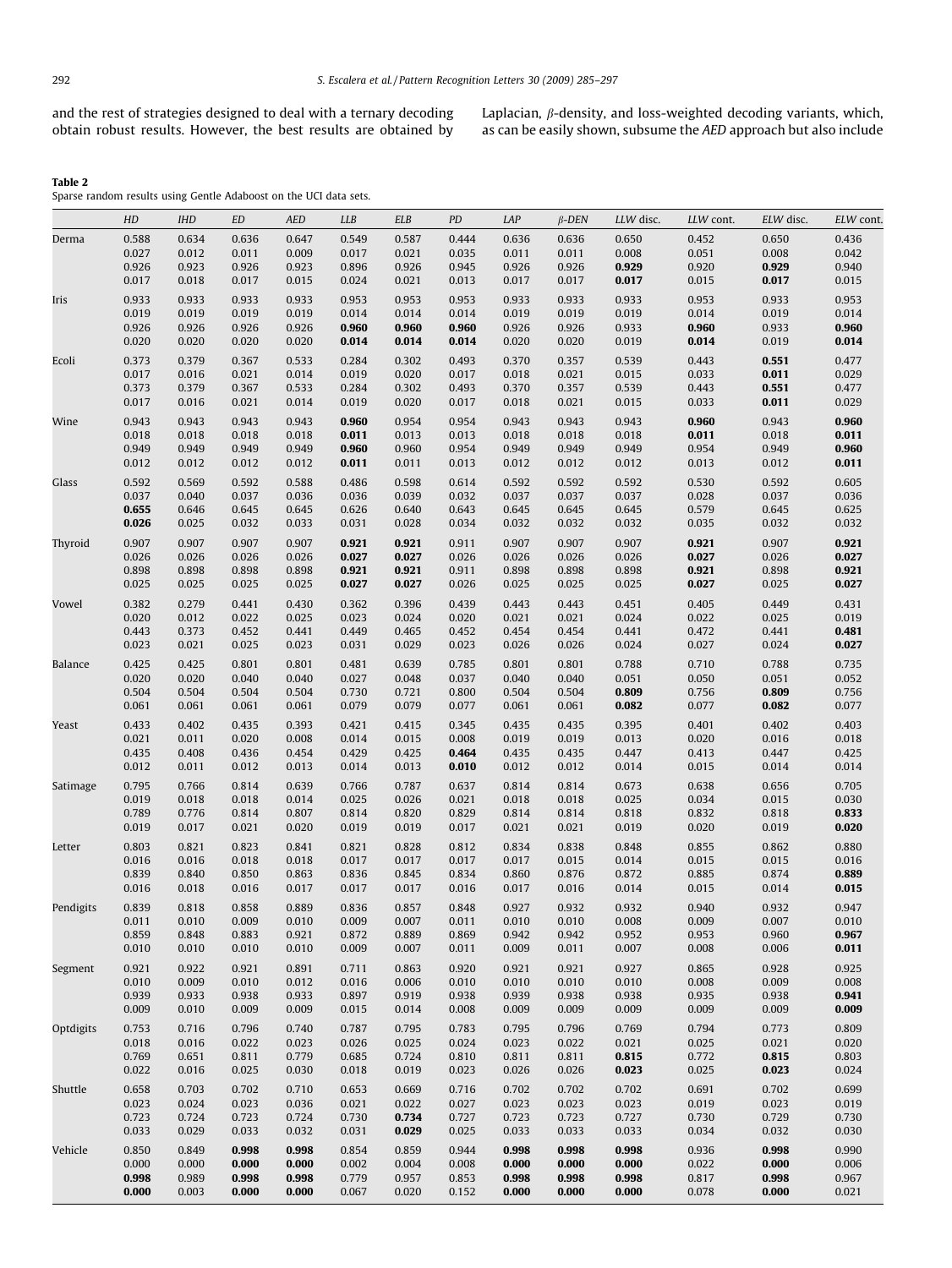a more complex weighting procedure in order to obtain more precise results.

Concerning to the decoding step, note that the use of the proposed ternary *distance*  $d_t$  makes sense in the case that two ternary

| Table 3                                                                                                            |  |  |
|--------------------------------------------------------------------------------------------------------------------|--|--|
| and the second state of the second state of the second state of the second state of the second state of the second |  |  |

Sparse random results using Linear SVM on the UCI data sets.

|           | HD             | <b>IHD</b>     | ED             | <b>AED</b>     | <b>LLB</b>     | ELB            | PD             | LAP            | $\beta$ -DEN   | LLW disc.      | LLW cont.      | ELW disc.                                                                                                                                                                                                                                                                                                                                                            | ELW cont.      |
|-----------|----------------|----------------|----------------|----------------|----------------|----------------|----------------|----------------|----------------|----------------|----------------|----------------------------------------------------------------------------------------------------------------------------------------------------------------------------------------------------------------------------------------------------------------------------------------------------------------------------------------------------------------------|----------------|
| Derma     | 0.374          | 0.382          | 0.440          | 0.868          | 0.456          | 0.623          | 0.853          | 0.440          | 0.719          | 0.870          | 0.766          | 0.870<br>0.015<br>0.933<br>0.012<br>0.973<br>0.010<br>0.973<br>0.010<br>0.613<br>0.058<br>0.711<br>0.026<br>0.932<br>0.016<br>0.932<br>0.016<br>0.427<br>0.031<br>0.504<br>0.043<br>0.943<br>0.021<br>0.943<br>0.021<br>0.359<br>0.025<br>0.364<br>0.020<br>0.855<br>0.041<br>0.855<br>0.041<br>0.346<br>0.021<br>0.483<br>0.024<br>0.638<br>0.030<br>0.776<br>0.017 | 0.835          |
|           | 0.005          | 0.007          | 0.024          | 0.017          | 0.042          | 0.027          | 0.030          | 0.024          | 0.024          | 0.015          | 0.060          |                                                                                                                                                                                                                                                                                                                                                                      | 0.041          |
|           | 0.936          | 0.847          | 0.936          | 0.939          | 0.950          | 0.950          | 0.961          | 0.936          | 0.936          | 0.936          | 0.953          |                                                                                                                                                                                                                                                                                                                                                                      | 0.953          |
|           | 0.011          | 0.028          | 0.011          | 0.011          | 0.010          | 0.010          | 0.009          | 0.011          | 0.011          | 0.011          | 0.010          |                                                                                                                                                                                                                                                                                                                                                                      | 0.010          |
| Iris      | 0.666          | 0.666          | 0.973          | 0.973          | 0.666          | 0.920          | 0.773          | 0.973          | 0.973          | 0.973          | 0.780          | 0.703<br>0.009<br>0.718<br>0.008<br>0.918<br>0.013<br>0.948<br>0.009<br>0.837<br>0.007<br>0.844<br>0.006<br>0.768<br>0.018                                                                                                                                                                                                                                           | 0.933          |
|           | 0.010          | 0.010          | 0.010          | 0.010          | 0.010          | 0.019          | 0.019          | 0.010          | 0.010          | 0.010          | 0.023          |                                                                                                                                                                                                                                                                                                                                                                      | 0.016          |
|           | 0.720<br>0.025 | 0.720<br>0.025 | 0.720<br>0.025 | 0.720<br>0.025 | 0.926<br>0.020 | 0.926<br>0.020 | 0.826<br>0.022 | 0.720<br>0.025 | 0.720<br>0.025 | 0.973<br>0.010 | 0.940<br>0.020 |                                                                                                                                                                                                                                                                                                                                                                      | 0.933<br>0.021 |
|           |                |                |                |                |                |                |                |                |                |                |                |                                                                                                                                                                                                                                                                                                                                                                      |                |
| Ecoli     | 0.684<br>0.022 | 0.269<br>0.025 | 0.726<br>0.031 | 0.723<br>0.030 | 0.699<br>0.026 | 0.743<br>0.031 | 0.275<br>0.029 | 0.726<br>0.031 | 0.726<br>0.031 | 0.683<br>0.038 | 0.413<br>0.033 |                                                                                                                                                                                                                                                                                                                                                                      | 0.411<br>0.042 |
|           | 0.758          | 0.726          | 0.758          | 0.737          | 0.770          | 0.761          | 0.766          | 0.758          | 0.758          | 0.667          | 0.616          |                                                                                                                                                                                                                                                                                                                                                                      | 0.610          |
|           | 0.026          | 0.029          | 0.026          | 0.023          | 0.029          | 0.027          | 0.031          | 0.026          | 0.026          | 0.037          | 0.044          |                                                                                                                                                                                                                                                                                                                                                                      | 0.047          |
| Wine      | 0.932          | 0.932          | 0.932          | 0.932          | 0.955          | 0.955          | 0.949          | 0.932          | 0.932          | 0.932          | 0.955          |                                                                                                                                                                                                                                                                                                                                                                      | 0.955          |
|           | 0.016          | 0.016          | 0.016          | 0.016          | 0.013          | 0.013          | 0.009          | 0.016          | 0.016          | 0.016          | 0.013          |                                                                                                                                                                                                                                                                                                                                                                      | 0.013          |
|           | 0.932          | 0.932          | 0.932          | 0.932          | 0.955          | 0.955          | 0.949          | 0.932          | 0.932          | 0.932          | 0.955          |                                                                                                                                                                                                                                                                                                                                                                      | 0.955          |
|           | 0.016          | 0.016          | 0.016          | 0.016          | 0.013          | 0.013          | 0.009          | 0.016          | 0.016          | 0.016          | 0.013          |                                                                                                                                                                                                                                                                                                                                                                      | 0.013          |
| Glass     | 0.438          | 0.460          | 0.446          | 0.457          | 0.428          | 0.456          | 0.452          | 0.452          | 0.446          | 0.443          | 0.457          |                                                                                                                                                                                                                                                                                                                                                                      | 0.458          |
|           | 0.024          | 0.029          | 0.033          | 0.023          | 0.025          | 0.029          | 0.022          | 0.028          | 0.033          | 0.021          | 0.030          |                                                                                                                                                                                                                                                                                                                                                                      | 0.033          |
|           | 0.503          | 0.509          | 0.503          | 0.484          | 0.552          | 0.523          | 0.524          | 0.503          | 0.503          | 0.504          | 0.517          |                                                                                                                                                                                                                                                                                                                                                                      | 0.534          |
|           | 0.028          | 0.019          | 0.028          | 0.029          | 0.028          | 0.030          | 0.028          | 0.028          | 0.028          | 0.043          | 0.031          |                                                                                                                                                                                                                                                                                                                                                                      | 0.036          |
| Thyroid   | 0.814          | 0.814          | 0.943          | 0.943          | 0.818          | 0.948          | 0.897          | 0.943          | 0.943          | 0.943          | 0.856          |                                                                                                                                                                                                                                                                                                                                                                      | 0.948          |
|           | 0.009          | 0.009          | 0.021          | 0.021          | 0.007          | 0.015          | 0.023          | 0.021          | 0.021          | 0.021          | 0.011          |                                                                                                                                                                                                                                                                                                                                                                      | 0.020          |
|           | 0.916          | 0.916          | 0.916          | 0.916          | 0.934          | 0.934          | 0.855          | 0.916          | 0.916          | 0.943          | 0.934          |                                                                                                                                                                                                                                                                                                                                                                      | 0.934          |
|           | 0.026          | 0.026          | 0.026          | 0.026          | 0.025          | 0.025          | 0.019          | 0.026          | 0.026          | 0.021          | 0.025          |                                                                                                                                                                                                                                                                                                                                                                      | 0.025          |
| Vowel     | 0.343          | 0.308          | 0.341          | 0.301          | 0.313          | 0.298          | 0.241          | 0.352          | 0.352          | 0.357          | 0.328          |                                                                                                                                                                                                                                                                                                                                                                      | 0.360          |
|           | 0.018<br>0.382 | 0.018<br>0.376 | 0.017<br>0.366 | 0.021<br>0.314 | 0.021<br>0.365 | 0.020<br>0.367 | 0.025<br>0.269 | 0.018<br>0.360 | 0.018<br>0.362 | 0.025<br>0.368 | 0.029<br>0.334 |                                                                                                                                                                                                                                                                                                                                                                      | 0.023<br>0.379 |
|           | 0.026          | 0.029          | 0.018          | 0.010          | 0.027          | 0.022          | 0.018          | 0.016          | 0.017          | 0.018          | 0.021          |                                                                                                                                                                                                                                                                                                                                                                      | 0.015          |
| Balance   |                |                |                |                |                |                |                |                |                |                |                |                                                                                                                                                                                                                                                                                                                                                                      | 0.855          |
|           | 0.855<br>0.041 | 0.855<br>0.041 | 0.855<br>0.041 | 0.855<br>0.041 | 0.833<br>0.035 | 0.833<br>0.035 | 0.822<br>0.040 | 0.855<br>0.041 | 0.855<br>0.041 | 0.855<br>0.041 | 0.845<br>0.045 |                                                                                                                                                                                                                                                                                                                                                                      | 0.041          |
|           | 0.855          | 0.855          | 0.855          | 0.855          | 0.833          | 0.833          | 0.822          | 0.855          | 0.855          | 0.855          | 0.845          |                                                                                                                                                                                                                                                                                                                                                                      | 0.855          |
|           | 0.041          | 0.041          | 0.041          | 0.041          | 0.035          | 0.035          | 0.040          | 0.041          | 0.041          | 0.041          | 0.045          |                                                                                                                                                                                                                                                                                                                                                                      | 0.041          |
| Yeast     | 0.380          | 0.385          | 0.380          | 0.378          | 0.379          | 0.390          | 0.217          | 0.380          | 0.381          | 0.341          | 0.210          |                                                                                                                                                                                                                                                                                                                                                                      | 0.221          |
|           | 0.012          | 0.013          | 0.012          | 0.013          | 0.016          | 0.012          | 0.005          | 0.012          | 0.013          | 0.017          | 0.009          |                                                                                                                                                                                                                                                                                                                                                                      | 0.006          |
|           | 0.491          | 0.476          | 0.493          | 0.489          | 0.492          | 0.495          | 0.506          | 0.493          | 0.493          | 0.484          | 0.472          |                                                                                                                                                                                                                                                                                                                                                                      | 0.497          |
|           | 0.018          | 0.015          | 0.019          | 0.018          | 0.014          | 0.019          | 0.016          | 0.018          | 0.018          | 0.024          | 0.024          |                                                                                                                                                                                                                                                                                                                                                                      | 0.031          |
| Satimage  | 0.718          | 0.710          | 0.726          | 0.615          | 0.670          | 0.725          | 0.634          | 0.726          | 0.726          | 0.618          | 0.403          |                                                                                                                                                                                                                                                                                                                                                                      | 0.660          |
|           | 0.016          | 0.014          | 0.014          | 0.019          | 0.048          | 0.019          | 0.021          | 0.014          | 0.014          | 0.019          | 0.028          |                                                                                                                                                                                                                                                                                                                                                                      | 0.021          |
|           | 0.724          | 0.626          | 0.734          | 0.732          | 0.656          | 0.750          | 0.739          | 0.734          | 0.734          | 0.776          | 0.489          |                                                                                                                                                                                                                                                                                                                                                                      | 0.782          |
|           | 0.014          | 0.009          | 0.013          | 0.014          | 0.014          | 0.011          | 0.012          | 0.013          | 0.013          | 0.017          | 0.037          |                                                                                                                                                                                                                                                                                                                                                                      | 0.018          |
| Letter    | 0.632          | 0.637          | 0.648          | 0.662          | 0.648          | 0.652          | 0.643          | 0.671          | 0.672          | 0.702          | 0.705          |                                                                                                                                                                                                                                                                                                                                                                      | 0.710          |
|           | 0.010<br>0.642 | 0.009<br>0.653 | 0.008<br>0.663 | 0.009<br>0.675 | 0.014<br>0.649 | 0.009<br>0.660 | 0.010<br>0.648 | 0.011<br>0.678 | 0.009<br>0.692 | 0.010<br>0.708 | 0.008<br>0.717 |                                                                                                                                                                                                                                                                                                                                                                      | 0.009<br>0.729 |
|           | 0.010          | 0.009          | 0.007          | 0.008          | 0.006          | 0.007          | 0.008          | 0.010          | 0.008          | 0.007          | 0.008          |                                                                                                                                                                                                                                                                                                                                                                      | 0.010          |
|           |                |                |                |                |                |                |                |                |                |                |                |                                                                                                                                                                                                                                                                                                                                                                      |                |
| Pendigits | 0.878<br>0.008 | 0.887<br>0.007 | 0.893<br>0.008 | 0.912<br>0.009 | 0.902<br>0.009 | 0.902<br>0.010 | 0.897<br>0.009 | 0.913<br>0.008 | 0.916<br>0.009 | 0.917<br>0.008 | 0.921<br>0.014 |                                                                                                                                                                                                                                                                                                                                                                      | 0.927<br>0.013 |
|           | 0.897          | 0.908          | 0.917          | 0.932          | 0.910          | 0.912          | 0.901          | 0.938          | 0.939          | 0.941          | 0.944          |                                                                                                                                                                                                                                                                                                                                                                      | 0.953          |
|           | 0.010          | 0.009          | 0.008          | 0.009          | 0.014          | 0.013          | 0.011          | 0.010          | 0.009          | 0.008          | 0.014          |                                                                                                                                                                                                                                                                                                                                                                      | 0.010          |
| Segment   | 0.706          | 0.627          | 0.838          | 0.800          | 0.475          | 0.849          | 0.716          | 0.837          | 0.837          | 0.837          | 0.700          |                                                                                                                                                                                                                                                                                                                                                                      | 0.851          |
|           | 0.013          | 0.015          | 0.006          | 0.005          | 0.010          | 0.007          | 0.003          | 0.007          | 0.007          | 0.007          | 0.030          |                                                                                                                                                                                                                                                                                                                                                                      | 0.007          |
|           | 0.793          | 0.727          | 0.800          | 0.810          | 0.727          | 0.843          | 0.751          | 0.840          | 0.840          | 0.844          | 0.791          |                                                                                                                                                                                                                                                                                                                                                                      | 0.856          |
|           | 0.005          | 0.012          | 0.005          | 0.006          | 0.010          | 0.007          | 0.006          | 0.005          | 0.005          | 0.006          | 0.014          |                                                                                                                                                                                                                                                                                                                                                                      | 0.007          |
| Optdigits | 0.710          | 0.664          | 0.767          | 0.738          | 0.616          | 0.763          | 0.719          | 0.769          | 0.769          | 0.769          | 0.620          |                                                                                                                                                                                                                                                                                                                                                                      | 0.813          |
|           | 0.019          | 0.021          | 0.017          | 0.021          | 0.029          | 0.012          | 0.020          | 0.016          | 0.016          | 0.015          | 0.047          |                                                                                                                                                                                                                                                                                                                                                                      | 0.024          |
|           | 0.795          | 0.573          | 0.797          | 0.785          | 0.664          | 0.845          | 0.832          | 0.797          | 0.797          | 0.812          | 0.719          | 0.812                                                                                                                                                                                                                                                                                                                                                                | 0.847          |
|           | 0.030          | 0.016          | 0.029          | 0.027          | 0.021          | 0.030          | 0.025          | 0.029          | 0.029          | 0.031          | 0.023          | 0.031                                                                                                                                                                                                                                                                                                                                                                | 0.030          |
| Shuttle   | 0.520          | 0.722          | 0.703          | 0.702          | 0.670          | 0.730          | 0.620          | 0.703          | 0.703          | 0.703          | 0.704          | 0.703                                                                                                                                                                                                                                                                                                                                                                | 0.728          |
|           | 0.011          | 0.016          | 0.022          | 0.022          | 0.026          | 0.017          | 0.029          | 0.022          | 0.022          | 0.022          | 0.025          | 0.022                                                                                                                                                                                                                                                                                                                                                                | 0.014          |
|           | 0.728<br>0.025 | 0.728<br>0.025 | 0.728<br>0.025 | 0.730<br>0.027 | 0.742<br>0.026 | 0.781<br>0.018 | 0.763<br>0.018 | 0.728<br>0.025 | 0.728<br>0.025 | 0.736<br>0.025 | 0.751<br>0.026 | 0.736<br>0.025                                                                                                                                                                                                                                                                                                                                                       | 0.776<br>0.021 |
|           |                |                |                |                |                |                |                |                |                |                |                |                                                                                                                                                                                                                                                                                                                                                                      |                |
| Vehicle   | 0.977          | 0.977          | 0.977          | 0.977          | 0.892          | 0.977          | 0.969          | 0.977          | 0.977          | 0.977          | 0.977          | 0.977                                                                                                                                                                                                                                                                                                                                                                | 0.977          |
|           | 0.003<br>0.977 | 0.003<br>0.977 | 0.003<br>0.977 | 0.003<br>0.977 | 0.014<br>0.902 | 0.003<br>0.977 | 0.007<br>0.971 | 0.003<br>0.977 | 0.003<br>0.977 | 0.003<br>0.977 | 0.003<br>0.977 | 0.003<br>0.977                                                                                                                                                                                                                                                                                                                                                       | 0.003<br>0.977 |
|           | 0.003          | 0.003          | 0.003          | 0.003          | 0.013          | 0.003          | 0.008          | 0.003          | 0.003          | 0.003          | 0.003          | 0.003                                                                                                                                                                                                                                                                                                                                                                | 0.003          |
|           |                |                |                |                |                |                |                |                |                |                |                |                                                                                                                                                                                                                                                                                                                                                                      |                |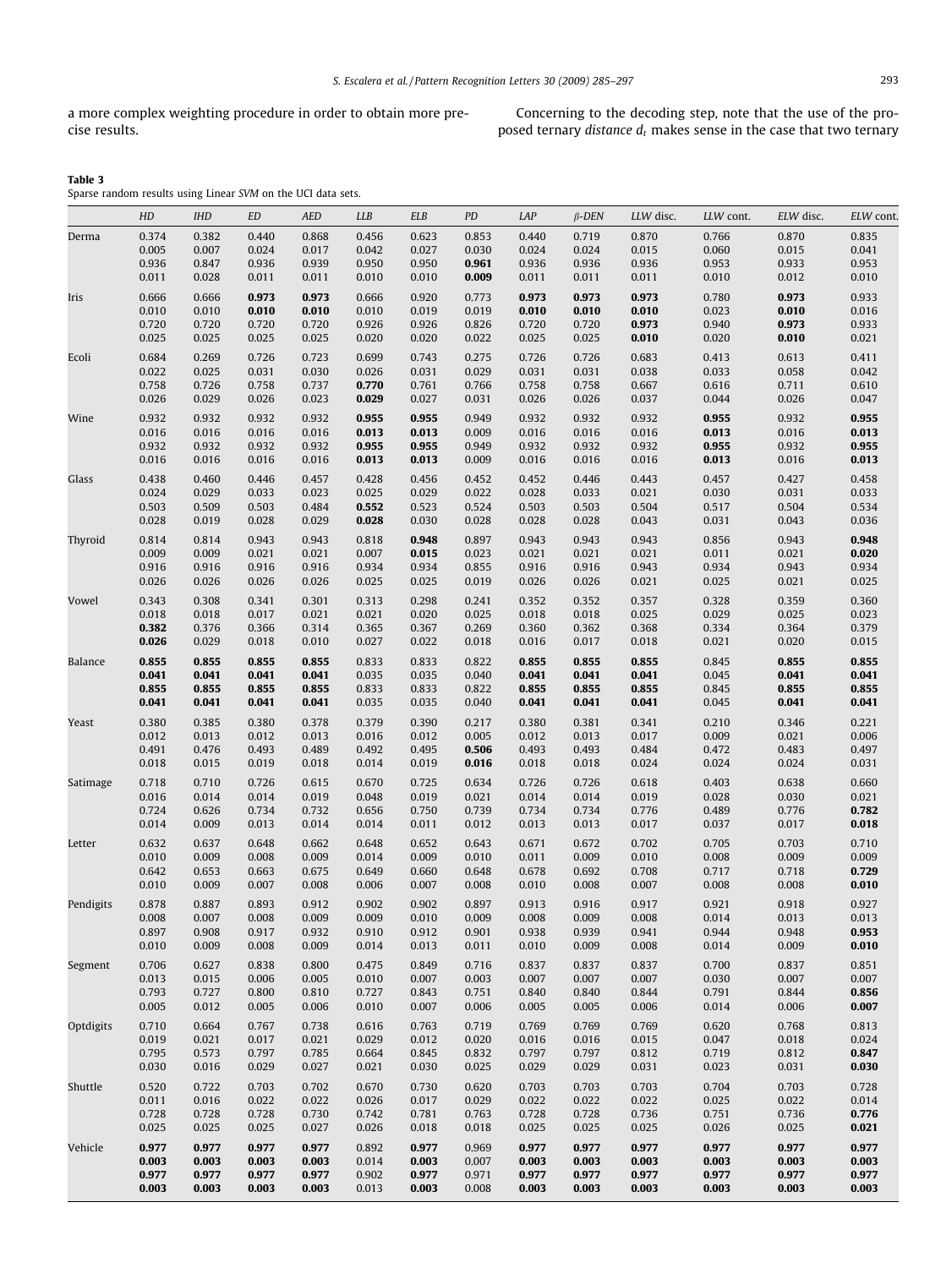<span id="page-9-0"></span>codewords are compared (as in the case of comparing two codewords of two classes), since the terms  $|y_1^j|$  and  $|y_2^j|$  may take the

one and zero values. However, the test codeword takes binary values, and thus, the use of the factor  $|y_2^j|$  does not make sense at the

Table 4

Sparse random and dense random results using Gentle Adaboost on the UCI data sets.

|                | HD             | <b>IHD</b>     | <b>ED</b>      | AED            | <b>LLB</b>     | <b>ELB</b>     | PD             | LAP            | $\beta$ -DEN   | LLW disc.      | LLW cont.      | ELW disc.      | ELW cont.       |
|----------------|----------------|----------------|----------------|----------------|----------------|----------------|----------------|----------------|----------------|----------------|----------------|----------------|-----------------|
| Derma          | 0.910          | 0.923          | 0.910          | 0.910          | 0.940          | 0.940          | 0.926          | 0.910          | 0.910          | 0.915          | 0.937          | 0.915          | 0.940           |
|                | 0.047          | 0.037          | 0.047          | 0.047          | 0.035          | 0.035          | 0.043          | 0.047          | 0.047          | 0.047          | 0.039          | 0.047          | 0.035           |
|                | 0.926          | 0.923          | 0.926          | 0.923          | 0.896          | 0.926          | 0.945          | 0.926          | 0.926          | 0.929          | 0.920          | 0.929          | 0.940           |
|                | 0.017          | 0.018          | 0.017          | 0.015          | 0.024          | 0.021          | 0.013          | 0.017          | 0.017          | 0.017          | 0.015          | 0.017          | 0.015           |
| Iris           | 0.933          | 0.933          | 0.933          | 0.933          | 0.953          | 0.953          | 0.953          | 0.933          | 0.933          | 0.933          | 0.953          | 0.933          | 0.953           |
|                | 0.043          | 0.043          | 0.043          | 0.043          | 0.027          | 0.027          | 0.027          | 0.043          | 0.043          | 0.043          | 0.027          | 0.043          | 0.027           |
|                | 0.926          | 0.926          | 0.926          | 0.926          | 0.960          | 0.960          | 0.960          | 0.926          | 0.926          | 0.933          | 0.960          | 0.933          | 0.960           |
|                | 0.020          | 0.020          | 0.020          | 0.020          | 0.014          | 0.014          | 0.014          | 0.020          | 0.020          | 0.019          | 0.014          | 0.019          | 0.014           |
| Ecoli          | 0.373          | 0.379          | 0.367          | 0.533          | 0.284          | 0.302          | 0.493          | 0.370          | 0.357          | 0.539          | 0.443          | 0.551          | 0.477           |
|                | 0.017<br>0.373 | 0.016          | 0.021          | 0.014          | 0.019          | 0.020          | 0.017          | 0.018          | 0.021          | 0.015<br>0.539 | 0.033          | 0.011          | 0.0293<br>0.477 |
|                | 0.017          | 0.379<br>0.016 | 0.367<br>0.021 | 0.533<br>0.014 | 0.284<br>0.019 | 0.302<br>0.020 | 0.493<br>0.017 | 0.370<br>0.018 | 0.357<br>0.021 | 0.015          | 0.443<br>0.033 | 0.551<br>0.011 | 0.029           |
|                |                |                |                |                |                |                |                |                |                |                |                |                |                 |
| Wine           | 0.949<br>0.025 | 0.949<br>0.025 | 0.949<br>0.025 | 0.949<br>0.025 | 0.960<br>0.023 | 0.954<br>0.027 | 0.954<br>0.027 | 0.949<br>0.025 | 0.949<br>0.025 | 0.949<br>0.025 | 0.960<br>0.023 | 0.949<br>0.025 | 0.960<br>0.023  |
|                | 0.949          | 0.949          | 0.949          | 0.949          | 0.960          | 0.960          | 0.954          | 0.949          | 0.949          | 0.949          | 0.954          | 0.949          | 0.960           |
|                | 0.012          | 0.012          | 0.012          | 0.012          | 0.011          | 0.011          | 0.013          | 0.012          | 0.012          | 0.012          | 0.013          | 0.012          | 0.011           |
| Glass          | 0.560          | 0.451          | 0.560          | 0.560          | 0.578          | 0.583          | 0.577          | 0.560          | 0.560          | 0.527          | 0.578          | 0.532          | 0.578           |
|                | 0.099          | 0.106          | 0.099          | 0.099          | 0.085          | 0.085          | 0.094          | 0.099          | 0.099          | 0.080          | 0.079          | 0.085          | 0.079           |
|                | 0.655          | 0.646          | 0.645          | 0.645          | 0.626          | 0.640          | 0.643          | 0.645          | 0.645          | 0.645          | 0.579          | 0.645          | 0.625           |
|                | 0.026          | 0.025          | 0.032          | 0.033          | 0.031          | 0.028          | 0.034          | 0.032          | 0.032          | 0.032          | 0.035          | 0.032          | 0.032           |
| Thyroid        | 0.907          | 0.907          | 0.907          | 0.907          | 0.921          | 0.921          | 0.911          | 0.907          | 0.907          | 0.907          | 0.921          | 0.907          | 0.921           |
|                | 0.052          | 0.052          | 0.052          | 0.052          | 0.054          | 0.054          | 0.053          | 0.052          | 0.052          | 0.052          | 0.054          | 0.052          | 0.054           |
|                | 0.898          | 0.898          | 0.898          | 0.898          | 0.921          | 0.921          | 0.911          | 0.898          | 0.898          | 0.898          | 0.921          | 0.898          | 0.921           |
|                | 0.025          | 0.025          | 0.025          | 0.025          | 0.027          | 0.027          | 0.026          | 0.025          | 0.025          | 0.025          | 0.027          | 0.025          | 0.027           |
| Vowel          | 0.274          | 0.241          | 0.274          | 0.274          | 0.323          | 0.332          | 0.315          | 0.274          | 0.274          | 0.297          | 0.332          | 0.297          | 0.331           |
|                | 0.041          | 0.037          | 0.041          | 0.041          | 0.045          | 0.047          | 0.045          | 0.041          | 0.041          | 0.041          | 0.049          | 0.041          | 0.048           |
|                | 0.443          | 0.373          | 0.452          | 0.441          | 0.449          | 0.465          | 0.452          | 0.454          | 0.454          | 0.441          | 0.472          | 0.441          | 0.481           |
|                | 0.023          | 0.021          | 0.025          | 0.023          | 0.031          | 0.029          | 0.023          | 0.026          | 0.026          | 0.024          | 0.027          | 0.024          | 0.027           |
| <b>Balance</b> | 0.504          | 0.504          | 0.504          | 0.504          | 0.730          | 0.721          | 0.800          | 0.504          | 0.504          | 0.809          | 0.756          | 0.809          | 0.756           |
|                | 0.123          | 0.123          | 0.123          | 0.123          | 0.159          | 0.159          | 0.155          | 0.123          | 0.123          | 0.164          | 0.154          | 0.164          | 0.154           |
|                | 0.504          | 0.504          | 0.504          | 0.504          | 0.730          | 0.721          | 0.800          | 0.504          | 0.504          | 0.809          | 0.756          | 0.809          | 0.756           |
|                | 0.061          | 0.061          | 0.061          | 0.061          | 0.079          | 0.079          | 0.077          | 0.061          | 0.061          | 0.082          | 0.077          | 0.082          | 0.077           |
| Yeast          | 0.468          | 0.224          | 0.468          | 0.468          | 0.481          | 0.479          | 0.415          | 0.468          | 0.468          | 0.469          | 0.452          | 0.468          | 0.454           |
|                | 0.026          | 0.031          | 0.026          | 0.026          | 0.024          | 0.024          | 0.025          | 0.026          | 0.026          | 0.036          | 0.026          | 0.036          | 0.026           |
|                | 0.435<br>0.012 | 0.408          | 0.436<br>0.012 | 0.454<br>0.013 | 0.429<br>0.014 | 0.425<br>0.013 | 0.464<br>0.010 | 0.435<br>0.012 | 0.435<br>0.012 | 0.447<br>0.014 | 0.413<br>0.015 | 0.447<br>0.014 | 0.425<br>0.014  |
|                |                | 0.011          |                |                |                |                |                |                |                |                |                |                |                 |
| Satimage       | 0.799          | 0.765          | 0.799          | 0.799          | 0.840          | 0.842          | 0.839          | 0.799          | 0.799          | 0.807          | 0.838          | 0.807          | 0.838           |
|                | 0.049<br>0.789 | 0.048<br>0.776 | 0.049<br>0.814 | 0.049<br>0.807 | 0.038<br>0.814 | 0.037<br>0.820 | 0.036<br>0.829 | 0.049<br>0.814 | 0.049<br>0.814 | 0.047<br>0.818 | 0.039<br>0.832 | 0.047<br>0.818 | 0.040<br>0.833  |
|                | 0.019          | 0.017          | 0.021          | 0.020          | 0.019          | 0.019          | 0.017          | 0.021          | 0.021          | 0.019          | 0.020          | 0.019          | 0.020           |
|                |                | 0.833          | 0.845          |                |                |                |                |                | 0.882          |                |                |                |                 |
| Letter         | 0.843<br>0.031 | 0.034          | 0.033          | 0.845<br>0.033 | 0.837<br>0.033 | 0.845<br>0.031 | 0.827<br>0.034 | 0.857<br>0.035 | 0.029          | 0.878<br>0.030 | 0.894<br>0.036 | 0.885<br>0.031 | 0.907<br>0.030  |
|                | 0.839          | 0.840          | 0.850          | 0.863          | 0.836          | 0.845          | 0.834          | 0.860          | 0.876          | 0.872          | 0.885          | 0.874          | 0.889           |
|                | 0.016          | 0.018          | 0.016          | 0.017          | 0.017          | 0.017          | 0.016          | 0.017          | 0.016          | 0.014          | 0.015          | 0.014          | 0.015           |
| Pendigits      | 0.903          | 0.921          | 0.932          | 0.932          | 0.913          | 0.923          | 0.918          | 0.947          | 0.947          | 0.948          | 0.953          | 0.950          | 0.955           |
|                | 0.019          | 0.024          | 0.022          | 0.022          | 0.020          | 0.015          | 0.020          | 0.020          | 0.018          | 0.017          | 0.017          | 0.013          | 0.020           |
|                | 0.859          | 0.848          | 0.883          | 0.921          | 0.872          | 0.889          | 0.869          | 0.942          | 0.942          | 0.952          | 0.953          | 0.960          | 0.967           |
|                | 0.010          | 0.010          | 0.010          | 0.010          | 0.009          | 0.007          | 0.011          | 0.009          | 0.011          | 0.007          | 0.008          | 0.006          | 0.011           |
| Segment        | 0.930          | 0.934          | 0.930          | 0.930          | 0.945          | 0.945          | 0.942          | 0.930          | 0.930          | 0.939          | 0.951          | 0.939          | 0.951           |
|                | 0.016          | 0.019          | 0.016          | 0.016          | 0.016          | 0.015          | 0.013          | 0.016          | 0.016          | 0.018          | 0.017          | 0.018          | 0.017           |
|                | 0.939          | 0.933          | 0.938          | 0.933          | 0.897          | 0.919          | 0.938          | 0.939          | 0.938          | 0.938          | 0.935          | 0.938          | 0.941           |
|                | 0.009          | 0.010          | 0.009          | 0.009          | 0.015          | 0.014          | 0.008          | 0.009          | 0.009          | 0.009          | 0.009          | 0.009          | 0.009           |
| Optdigits      | 0.805          | 0.665          | 0.805          | 0.805          | 0.859          | 0.851          | 0.853          | 0.835          | 0.835          | 0.844          | 0.868          | 0.844          | 0.868           |
|                | 0.020          | 0.019          | 0.020          | 0.020          | 0.015          | 0.014          | 0.016          | 0.020          | 0.020          | 0.021          | 0.016          | 0.021          | 0.016           |
|                | 0.769          | 0.651          | 0.811          | 0.779          | 0.685          | 0.724          | 0.810          | 0.811          | 0.811          | 0.815          | 0.772          | 0.815          | 0.803           |
|                | 0.022          | 0.016          | 0.025          | 0.030          | 0.018          | 0.019          | 0.023          | 0.026          | 0.026          | 0.023          | 0.025          | 0.023          | 0.024           |
| Shuttle        | 0.640          | 0.656          | 0.640          | 0.640          | 0.717          | 0.721          | 0.725          | 0.640          | 0.640          | 0.714          | 0.724          | 0.714          | 0.723           |
|                | 0.025          | 0.020          | 0.025          | 0.025          | 0.036          | 0.037          | 0.029          | 0.025          | 0.025          | 0.041          | 0.044          | 0.041          | 0.044           |
|                | 0.723          | 0.724          | 0.723          | 0.724          | 0.730          | 0.734          | 0.727          | 0.723          | 0.723          | 0.727          | 0.730          | 0.729          | 0.730           |
|                | 0.033          | 0.029          | 0.033          | 0.032          | 0.031          | 0.029          | 0.025          | 0.033          | 0.033          | 0.033          | 0.034          | 0.032          | 0.030           |
| Vehicle        | 0.997          | 0.997          | 0.997          | 0.997          | 0.998          | 0.998          | 0.979          | 0.997          | 0.997          | 0.997          | 0.998          | 0.997          | 0.998           |
|                | 0.001          | 0.001          | 0.001          | 0.001          | 0.001          | 0.001          | 0.031          | 0.001          | 0.001          | 0.001          | 0.001          | 0.001          | 0.001           |
|                | 0.998          | 0.989          | 0.998          | 0.998          | 0.779          | 0.957          | 0.853          | 0.998          | 0.998          | 0.998          | 0.817          | 0.998          | 0.967           |
|                | 0.000          | 0.003          | 0.000          | 0.000          | 0.067          | 0.020          | 0.152          | 0.000          | 0.000          | 0.000          | 0.078          | 0.000          | 0.021           |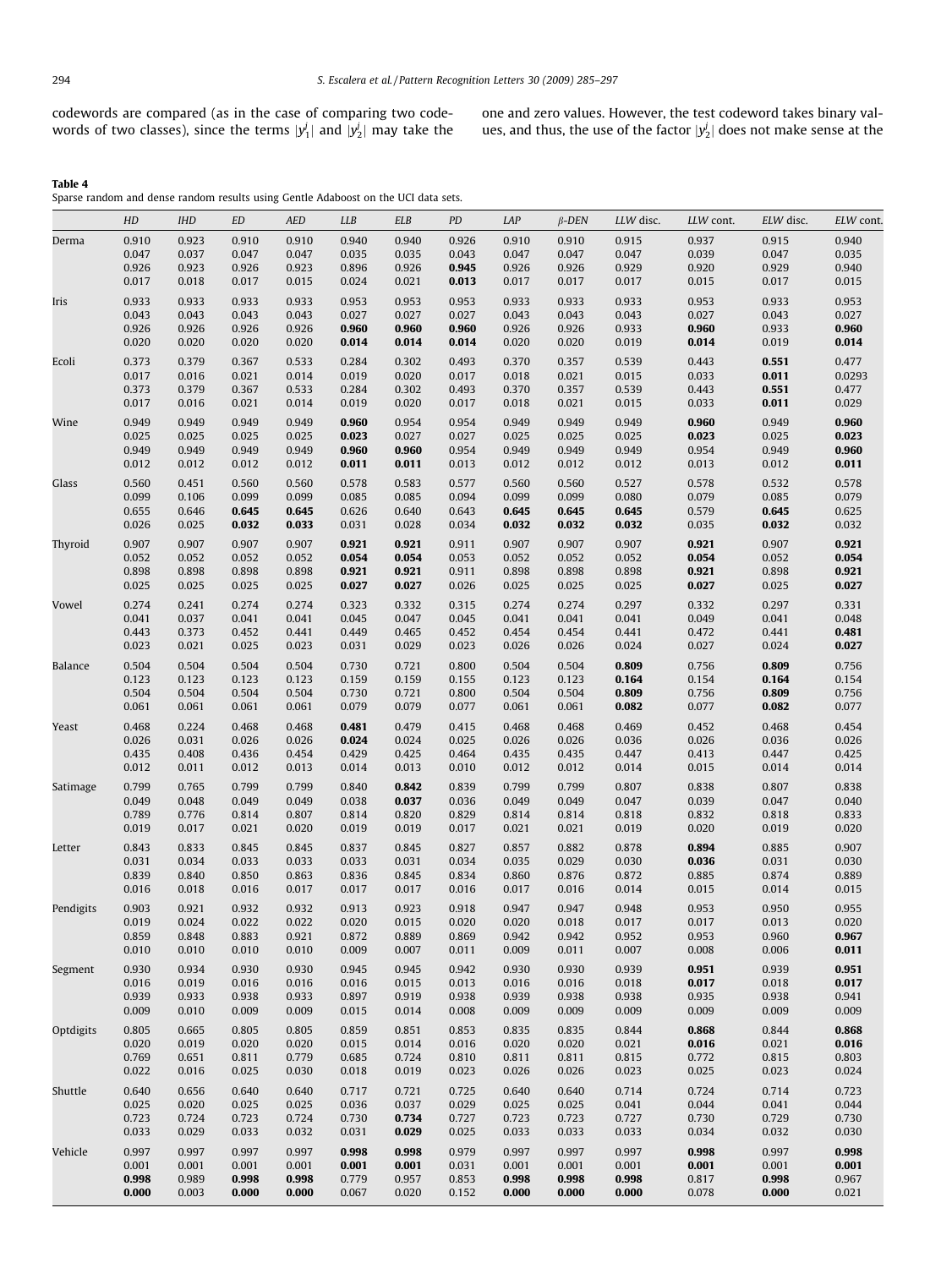decoding step. In this case, the *distance* should omit this factor, and  $d(y, x) = \sum_{n=1}^{n}$ 

$$
d(y,x) = \sum_{j=1}^{n} \frac{1}{2} |y^{j}| (1 - y^{j}x^{j})
$$

| Table 5                                                                       |  |  |  |  |  |
|-------------------------------------------------------------------------------|--|--|--|--|--|
| Sparse random and dense random results using Linear SVM on the UCI data sets. |  |  |  |  |  |

|           | HD             | IHD            | ED             | AED            | <b>LLB</b>     | <b>ELB</b>     | PD             | LAP            | $\beta$ -DEN   | LLW disc.      | LLW cont.      | ELW disc.      | ELW cont.      |
|-----------|----------------|----------------|----------------|----------------|----------------|----------------|----------------|----------------|----------------|----------------|----------------|----------------|----------------|
| Derma     | 0.808          | 0.306          | 0.808          | 0.808          | 0.814          | 0.814          | 0.808          | 0.808          | 0.808          | 0.808          | 0.814          | 0.808          | 0.814          |
|           | 0.012          | 0.001          | 0.012          | 0.012          | 0.011          | 0.011          | 0.010          | 0.012          | 0.012          | 0.012          | 0.011          | 0.012          | 0.011          |
|           | 0.936          | 0.847          | 0.936          | 0.939          | 0.950          | 0.950          | 0.961          | 0.936          | 0.936          | 0.936          | 0.953          | 0.933          | 0.953          |
|           | 0.011          | 0.028          | 0.011          | 0.011          | 0.010          | 0.010          | 0.009          | 0.011          | 0.011          | 0.011          | 0.010          | 0.012          | 0.010          |
| Iris      | 0.720          | 0.720          | 0.720          | 0.720          | 0.926          | 0.926          | 0.826          | 0.720          | 0.720          | 0.973          | 0.940          | 0.973          | 0.933          |
|           | 0.025<br>0.720 | 0.025<br>0.720 | 0.025<br>0.720 | 0.025<br>0.720 | 0.020<br>0.926 | 0.020<br>0.926 | 0.022<br>0.826 | 0.025<br>0.720 | 0.025<br>0.720 | 0.010<br>0.973 | 0.020<br>0.940 | 0.010<br>0.973 | 0.021<br>0.933 |
|           | 0.025          | 0.025          | 0.025          | 0.025          | 0.020          | 0.020          | 0.022          | 0.025          | 0.025          | 0.010          | 0.020          | 0.010          | 0.021          |
| Ecoli     | 0.681          | 0.721          | 0.681          | 0.681          | 0.764          | 0.764          | 0.785          | 0.681          | 0.681          | 0.715          | 0.704          | 0.677          | 0.703          |
|           | 0.033          | 0.028          | 0.033          | 0.033          | 0.034          | 0.034          | 0.018          | 0.033          | 0.033          | 0.027          | 0.052          | 0.034          | 0.048          |
|           | 0.758          | 0.726          | 0.758          | 0.737          | 0.770          | 0.761          | 0.766          | 0.758          | 0.758          | 0.667          | 0.616          | 0.711          | 0.610          |
|           | 0.026          | 0.029          | 0.026          | 0.023          | 0.029          | 0.027          | 0.031          | 0.026          | 0.026          | 0.037          | 0.044          | 0.026          | 0.047          |
| Wine      | 0.932          | 0.932          | 0.932          | 0.932          | 0.955          | 0.955          | 0.949          | 0.932          | 0.932          | 0.932          | 0.955          | 0.932          | 0.955          |
|           | 0.016          | 0.016          | 0.016          | 0.016          | 0.013          | 0.013          | 0.009          | 0.016          | 0.016          | 0.016          | 0.013          | 0.016          | 0.013          |
|           | 0.932          | 0.932          | 0.932          | 0.932          | 0.955          | 0.955          | 0.949          | 0.932          | 0.932          | 0.932          | 0.955          | 0.932          | 0.955          |
|           | 0.016          | 0.016          | 0.016          | 0.016          | 0.013          | 0.013          | 0.009          | 0.016          | 0.016          | 0.016          | 0.013          | 0.016          | 0.013          |
| Glass     | 0.400          | 0.327          | 0.400          | 0.400          | 0.349          | 0.349          | 0.334          | 0.400          | 0.400          | 0.377          | 0.414          | 0.373          | 0.415          |
|           | 0.030<br>0.503 | 0.015<br>0.509 | 0.030<br>0.503 | 0.030<br>0.484 | 0.032<br>0.552 | 0.032<br>0.523 | 0.054<br>0.524 | 0.030<br>0.503 | 0.030<br>0.503 | 0.028<br>0.504 | 0.038<br>0.517 | 0.037<br>0.504 | 0.034<br>0.534 |
|           | 0.028          | 0.019          | 0.028          | 0.029          | 0.028          | 0.030          | 0.028          | 0.028          | 0.028          | 0.043          | 0.031          | 0.043          | 0.036          |
| Thyroid   | 0.916          | 0.916          | 0.916          | 0.916          | 0.934          | 0.934          | 0.855          | 0.916          | 0.916          | 0.943          | 0.934          | 0.943          | 0.934          |
|           | 0.026          | 0.026          | 0.026          | 0.026          | 0.025          | 0.025          | 0.019          | 0.026          | 0.026          | 0.021          | 0.025          | 0.021          | 0.025          |
|           | 0.916          | 0.916          | 0.916          | 0.916          | 0.934          | 0.934          | 0.855          | 0.916          | 0.916          | 0.943          | 0.934          | 0.943          | 0.934          |
|           | 0.026          | 0.026          | 0.026          | 0.026          | 0.025          | 0.025          | 0.019          | 0.026          | 0.026          | 0.021          | 0.025          | 0.021          | 0.025          |
| Vowel     | 0.281          | 0.228          | 0.281          | 0.281          | 0.332          | 0.329          | 0.324          | 0.281          | 0.281          | 0.311          | 0.385          | 0.311          | 0.362          |
|           | 0.031          | 0.016          | 0.031          | 0.031          | 0.025          | 0.027          | 0.023          | 0.031          | 0.031          | 0.030          | 0.029          | 0.030          | 0.023          |
|           | 0.382          | 0.376          | 0.366          | 0.314          | 0.365          | 0.367          | 0.269          | 0.360          | 0.362          | 0.368          | 0.334          | 0.364          | 0.379          |
|           | 0.026          | 0.029          | 0.018          | 0.010          | 0.027          | 0.022          | 0.018          | 0.016          | 0.017          | 0.018          | 0.021          | 0.020          | 0.015          |
| Balance   | 0.855          | 0.855          | 0.855          | 0.855          | 0.833          | 0.833          | 0.822          | 0.855          | 0.855          | 0.855          | 0.845          | 0.855          | 0.855          |
|           | 0.041<br>0.855 | 0.041<br>0.855 | 0.041<br>0.855 | 0.041<br>0.855 | 0.035<br>0.833 | 0.035<br>0.833 | 0.040<br>0.822 | 0.041<br>0.855 | 0.041<br>0.855 | 0.041<br>0.855 | 0.045<br>0.845 | 0.041<br>0.855 | 0.041<br>0.855 |
|           | 0.041          | 0.041          | 0.041          | 0.041          | 0.035          | 0.035          | 0.040          | 0.041          | 0.041          | 0.041          | 0.045          | 0.041          | 0.041          |
| Yeast     | 0.278          | 0.169          | 0.278          | 0.278          | 0.265          | 0.266          | 0.336          | 0.278          | 0.278          | 0.405          | 0.451          | 0.407          | 0.448          |
|           | 0.015          | 0.016          | 0.015          | 0.015          | 0.015          | 0.014          | 0.012          | 0.015          | 0.015          | 0.012          | 0.017          | 0.010          | 0.017          |
|           | 0.491          | 0.476          | 0.493          | 0.489          | 0.492          | 0.495          | 0.506          | 0.493          | 0.493          | 0.484          | 0.472          | 0.483          | 0.497          |
|           | 0.018          | 0.015          | 0.019          | 0.018          | 0.014          | 0.019          | 0.016          | 0.018          | 0.018          | 0.024          | 0.024          | 0.024          | 0.031          |
| Satimage  | 0.720          | 0.702          | 0.720          | 0.720          | 0.773          | 0.774          | 0.748          | 0.720          | 0.720          | 0.795          | 0.617          | 0.795          | 0.806          |
|           | 0.012          | 0.018          | 0.012          | 0.012          | 0.014          | 0.014          | 0.009          | 0.012          | 0.012          | 0.026          | 0.024          | 0.026          | 0.025          |
|           | 0.724<br>0.014 | 0.626<br>0.009 | 0.734<br>0.013 | 0.732<br>0.014 | 0.656<br>0.014 | 0.750<br>0.011 | 0.739<br>0.012 | 0.734<br>0.013 | 0.734<br>0.013 | 0.776<br>0.017 | 0.489<br>0.037 | 0.776<br>0.017 | 0.782<br>0.018 |
|           |                |                |                |                |                |                |                |                |                |                |                |                | 0.721          |
| Letter    | 0.657<br>0.008 | 0.667<br>0.008 | 0.672<br>0.008 | 0.672<br>0.008 | 0.652<br>0.008 | 0.662<br>0.008 | 0.658<br>0.009 | 0.687<br>0.010 | 0.703<br>0.009 | 0.712<br>0.009 | 0.718<br>0.009 | 0.716<br>0.009 | 0.009          |
|           | 0.642          | 0.653          | 0.663          | 0.675          | 0.649          | 0.660          | 0.648          | 0.678          | 0.692          | 0.708          | 0.717          | 0.718          | 0.729          |
|           | 0.010          | 0.009          | 0.007          | 0.008          | 0.006          | 0.007          | 0.008          | 0.010          | 0.008          | 0.007          | 0.008          | 0.008          | 0.010          |
| Pendigits | 0.921          | 0.917          | 0.932          | 0.932          | 0.917          | 0.921          | 0.903          | 0.936          | 0.938          | 0.936          | 0.940          | 0.942          | 0.956          |
|           | 0.009          | 0.010          | 0.009          | 0.009          | 0.010          | 0.010          | 0.010          | 0.009          | 0.009          | 0.008          | 0.011          | 0.014          | 0.012          |
|           | 0.897          | 0.908          | 0.917          | 0.932          | 0.910          | 0.912          | 0.901          | 0.938          | 0.939          | 0.941          | 0.944          | 0.948          | 0.953          |
|           | 0.010          | 0.009          | 0.008          | 0.009          | 0.014          | 0.013          | 0.011          | 0.010          | 0.009          | 0.008          | 0.014          | 0.009          | 0.010          |
| Segment   | 0.818          | 0.807          | 0.818          | 0.818          | 0.851          | 0.848          | 0.732          | 0.818          | 0.818          | 0.857          | 0.867          | 0.857          | 0.865          |
|           | 0.006          | 0.005          | 0.006          | 0.006          | 0.006          | 0.007          | 0.006          | 0.006          | 0.006          | 0.006          | 0.005          | 0.006          | 0.007          |
|           | 0.793<br>0.005 | 0.727<br>0.012 | 0.800<br>0.005 | 0.810<br>0.006 | 0.727<br>0.010 | 0.843<br>0.007 | 0.751<br>0.006 | 0.840<br>0.005 | 0.840<br>0.005 | 0.844<br>0.006 | 0.791<br>0.014 | 0.844<br>0.006 | 0.856<br>0.007 |
|           |                |                |                |                |                |                |                |                |                |                |                |                |                |
| Optdigits | 0.820<br>0.028 | 0.766<br>0.031 | 0.820<br>0.028 | 0.820<br>0.028 | 0.874<br>0.027 | 0.876<br>0.028 | 0.872<br>0.025 | 0.820<br>0.028 | 0.820<br>0.028 | 0.845<br>0.029 | 0.879<br>0.029 | 0.845<br>0.029 | 0.877<br>0.027 |
|           | 0.795          | 0.573          | 0.797          | 0.785          | 0.664          | 0.845          | 0.832          | 0.797          | 0.797          | 0.812          | 0.719          | 0.812          | 0.847          |
|           | 0.030          | 0.016          | 0.029          | 0.027          | 0.021          | 0.030          | 0.025          | 0.029          | 0.029          | 0.031          | 0.023          | 0.031          | 0.030          |
| Shuttle   | 0.712          | 0.744          | 0.712          | 0.712          | 0.748          | 0.749          | 0.742          | 0.712          | 0.712          | 0.737          | 0.742          | 0.737          | 0.747          |
|           | 0.029          | 0.021          | 0.029          | 0.029          | 0.018          | 0.017          | 0.018          | 0.029          | 0.029          | 0.027          | 0.027          | 0.027          | 0.020          |
|           | 0.728          | 0.728          | 0.728          | 0.730          | 0.742          | 0.781          | 0.763          | 0.728          | 0.728          | 0.736          | 0.751          | 0.736          | 0.776          |
|           | 0.025          | 0.025          | 0.025          | 0.027          | 0.026          | 0.018          | 0.018          | 0.025          | 0.025          | 0.025          | 0.026          | 0.025          | 0.021          |
| Vehicle   | 0.962          | 0.956          | 0.977          | 0.977          | 0.909          | 0.947          | 0.939          | 0.977          | 0.977          | 0.977          | 0.977          | 0.977          | 0.977          |
|           | 0.006<br>0.977 | 0.004<br>0.977 | 0.003<br>0.977 | 0.003<br>0.977 | 0.010<br>0.902 | 0.008<br>0.977 | 0.008<br>0.971 | 0.003<br>0.977 | 0.003<br>0.977 | 0.003<br>0.977 | 0.003<br>0.977 | 0.003<br>0.977 | 0.003<br>0.977 |
|           | 0.003          | 0.003          | 0.003          | 0.003          | 0.013          | 0.003          | 0.008          | 0.003          | 0.003          | 0.003          | 0.003          | 0.003          | 0.003          |
|           |                |                |                |                |                |                |                |                |                |                |                |                |                |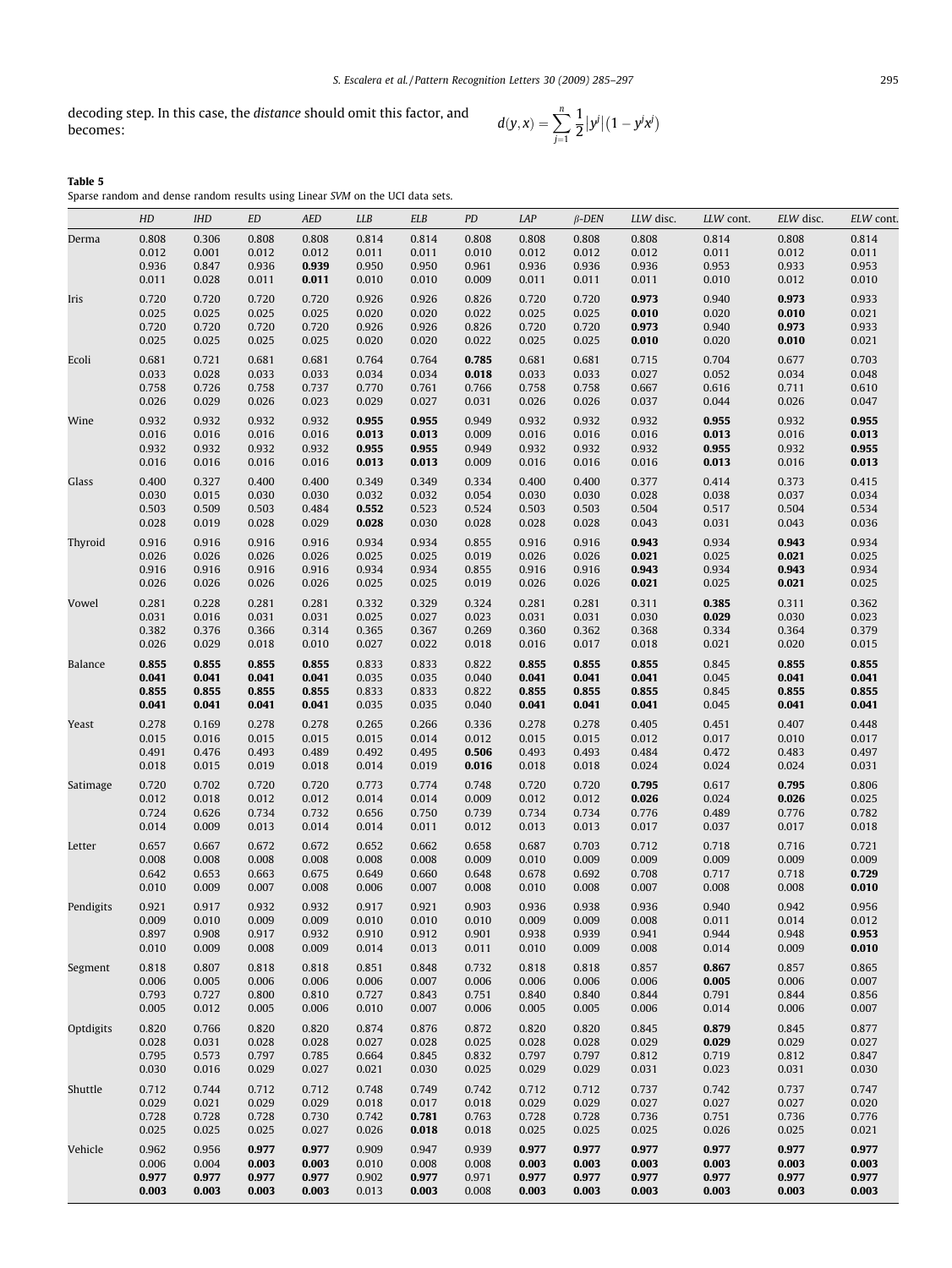# <span id="page-11-0"></span>4. Conclusions

In this paper, we introduced a new formulation of the ternary distance that defines the classes separability in the ternary ECOC framework. We showed that the rows separability in terms of the Hamming distance of the binary ECOC framework can not be applied in the ternary case. Based on the new measure, we illustrated that the design of the standard sparse random strategy is inconsistent, and a new sparse random construction is presented. The results show that the new design applied with any state-ofthe-art decoding strategy outperforms the classical approach. The results on a wide set of UCI Machine Learning Repository data sets and in a real speed traffic sign Computer Vision categorization problem show that when the coding designs satisfy the new ternary measures, significant performance improvements are obtained independently of the decoding strategy applied.

# Acknowledgments

This work has been supported in part by projects TIN2006- 15308-C02, FIS PI061290, and CONSOLIDER-INGENIO CSD 2007- 00018.

# Appendix A. Sparse random performances on UCI data sets

[Tables 2 and 3](#page-7-0) show the performance results on the UCI data sets for the sparse random designs using Gentle Adaboost and Linear SVM, respectively. For each data set shown in [Tables 2 and 3,](#page-7-0) the results on the top correspond to the performance and confidence interval using the classical sparse random strategy. The results on the bottom correspond to the results using the sparse random selection based on maximizing the new ternary distance. The best results for each data set are marked in bold. Note that

#### Table 6

Classical sparse random results (performances on the top of each data set) and sparse random with ternary distance maximization (performances on the bottom of each data set) using Gentle Adaboost and Linear SVM on the speed traffic sign data set.

|            | HD             | <b>IHD</b>     | <b>ED</b>      | <b>AED</b>     | <b>LLB</b>     | <b>ELB</b>     | PD             | <b>LAP</b>     | $\beta$ -DEN   | LLW disc.      | LLW cont.      | ELW disc.      | ELW cont.      |
|------------|----------------|----------------|----------------|----------------|----------------|----------------|----------------|----------------|----------------|----------------|----------------|----------------|----------------|
| Adaboost   | 0.526<br>0.041 | 0.483<br>0.043 | 0.516<br>0.047 | 0.514<br>0.044 | 0.404<br>0.031 | 0.430<br>0.029 | 0.561<br>0.055 | 0.524<br>0.047 | 0.526<br>0.047 | 0.528<br>0.044 | 0.450<br>0.035 | 0.539<br>0.041 | 0.492<br>0.039 |
|            | 0.539          | 0.508          | 0.557          | 0.537          | 0.533          | 0.553          | 0.570          | 0.547          | 0.547          | 0.546          | 0.551          | 0.548          | 0.564          |
|            | 0.030          | 0.034          | 0.029          | 0.028          | 0.037          | 0.032          | 0.031          | 0.027          | 0.027          | 0.033          | 0.041          | 0.030          | 0.038          |
| <b>SVM</b> | 0.629<br>0.048 | 0.531<br>0.048 | 0.605<br>0.054 | 0.633<br>0.049 | 0.656<br>0.053 | 0.662<br>0.058 | 0.650<br>0.043 | 0.640<br>0.055 | 0.640<br>0.056 | 0.648<br>0.055 | 0.661<br>0.045 | 0.642<br>0.056 | 0.678<br>0.057 |
|            | 0.668<br>0.035 | 0.619<br>0.041 | 0.646<br>0.036 | 0.675<br>0.032 | 0.656<br>0.045 | 0.697<br>0.029 | 0.659<br>0.031 | 0.706<br>0.036 | 0.706<br>0.036 | 0.706<br>0.036 | 0.669<br>0.035 | 0.706<br>0.035 | 0.711<br>0.029 |
|            |                |                |                |                |                |                |                |                |                |                |                |                |                |

#### Table 7

UCI classification performances using a tuned RBF SVM. For each data set from top to bottom: performance and confidence interval using the classical one-versus-all design, and performance and confidence interval using the new sparse random selection based on maximizing the new ternary distance.

|                | HD    | <b>IHD</b> | ED    | <b>AED</b> | <b>LLB</b> | ELB   | PD     | LAP    | $\beta$ -DEN | LLW disc. | LLW cont. | ELW disc. | ELW cont. |
|----------------|-------|------------|-------|------------|------------|-------|--------|--------|--------------|-----------|-----------|-----------|-----------|
| Derma          | 0.961 | 0.961      | 0.961 | 0.961      | 0.961      | 0.961 | 0.963  | 0.968  | 0.968        | 0.968     | 0.968     | 0.968     | 0.968     |
|                | 0.009 | 0.009      | 0.009 | 0.009      | 0.009      | 0.009 | 0.010  | 0.010  | 0.010        | 0.010     | 0.010     | 0.010     | 0.010     |
|                | 0.961 | 0.961      | 0.961 | 0.961      | 0.961      | 0.961 | 0.968  | 0.968  | 0.968        | 0.968     | 0.968     | 0.968     | 0.968     |
|                | 0.009 | 0.009      | 0.009 | 0.009      | 0.009      | 0.009 | 0.010  | 0.010  | 0.010        | 0.010     | 0.010     | 0.010     | 0.010     |
| Iris           | 0.973 | 0.973      | 0.973 | 0.973      | 0.973      | 0.973 | 0.966  | 0.973  | 0.973        | 0.973     | 0.973     | 0.973     | 0.973     |
|                | 0.021 | 0.021      | 0.021 | 0.021      | 0.021      | 0.021 | 0.021  | 0.021  | 0.021        | 0.021     | 0.021     | 0.021     | 0.021     |
|                | 0.973 | 0.973      | 0.973 | 0.973      | 0.973      | 0.973 | 0.966  | 0.973  | 0.973        | 0.973     | 0.973     | 0.973     | 0.973     |
|                | 0.021 | 0.021      | 0.021 | 0.021      | 0.021      | 0.021 | 0.021  | 0.021  | 0.021        | 0.021     | 0.021     | 0.021     | 0.021     |
| Ecoli          | 0.839 | 0.848      | 0.839 | 0.839      | 0.848      | 0.848 | 0.864  | 0.839  | 0.839        | 0.851     | 0.861     | 0.848     | 0.858     |
|                | 0.037 | 0.041      | 0.037 | 0.037      | 0.038      | 0.038 | 0.045  | 0.037  | 0.037        | 0.036     | 0.042     | 0.038     | 0.043     |
|                | 0.866 | 0.866      | 0.866 | 0.866      | 0.858      | 0.865 | 0.873  | 0.866  | 0.866        | 0.866     | 0.862     | 0.866     | 0.865     |
|                | 0.036 | 0.041      | 0.037 | 0.037      | 0.039      | 0.028 | 0.029  | 0.036  | 0.036        | 0.036     | 0.036     | 0.036     | 0.024     |
| Wine           | 0.955 | 0.955      | 0.955 | 0.955      | 0.955      | 0.955 | 0.955  | 0.955  | 0.955        | 0.955     | 0.955     | 0.955     | 0.955     |
|                | 0.013 | 0.013      | 0.013 | 0.013      | 0.013      | 0.013 | 0.013  | 0.013  | 0.013        | 0.013     | 0.013     | 0.013     | 0.013     |
|                | 0.955 | 0.955      | 0.955 | 0.955      | 0.955      | 0.955 | 0.955  | 0.955  | 0.955        | 0.955     | 0.955     | 0.955     | 0.955     |
|                | 0.013 | 0.013      | 0.013 | 0.013      | 0.013      | 0.013 | 0.013  | 0.013  | 0.013        | 0.013     | 0.013     | 0.013     | 0.013     |
| Glass          | 0.647 | 0.645      | 0.647 | 0.647      | 0.669      | 0.674 | 0.643  | 0.647  | 0.647        | 0.646     | 0.654     | 0.646     | 0.668     |
|                | 0.084 | 0.080      | 0.084 | 0.084      | 0.071      | 0.078 | 0.085  | 0.084  | 0.084        | 0.078     | 0.066     | 0.078     | 0.075     |
|                | 0.686 | 0.68       | 0.691 | 0.691      | 0.692      | 0.692 | 0.665  | 0.691  | 0.691        | 0.695     | 0.664     | 0.695     | 0.673     |
|                | 0.077 | 0.073      | 0.081 | 0.088      | 0.077      | 0.077 | 0.091  | 0.081  | 0.081        | 0.077     | 0.077     | 0.077     | 0.072     |
| Thyroid        | 0.943 | 0.938      | 0.943 | 0.943      | 0.938      | 0.938 | 0.938  | 0.943  | 0.943        | 0.943     | 0.938     | 0.943     | 0.943     |
|                | 0.021 | 0.021      | 0.021 | 0.021      | 0.021      | 0.021 | 0.021  | 0.021  | 0.021        | 0.021     | 0.021     | 0.021     | 0.021     |
|                | 0.943 | 0.938      | 0.943 | 0.943      | 0.938      | 0.938 | 0.938  | 0.943  | 0.943        | 0.943     | 0.938     | 0.943     | 0.943     |
|                | 0.021 | 0.021      | 0.021 | 0.021      | 0.021      | 0.021 | 0.021  | 0.021  | 0.021        | 0.021     | 0.021     | 0.021     | 0.021     |
| Vowel          | 0.807 | 0.775      | 0.807 | 0.807      | 0.844      | 0.844 | 0.855  | 0.807  | 0.807        | 0.807     | 0.844     | 0.807     | 0.844     |
|                | 0.037 | 0.047      | 0.037 | 0.037      | 0.046      | 0.046 | 0.046  | 0.037  | 0.037        | 0.037     | 0.046     | 0.037     | 0.046     |
|                | 0.846 | 0.833      | 0.837 | 0.822      | 0.833      | 0.848 | 0.814  | 0.837  | 0.837        | 0.837     | 0.851     | 0.837     | 0.848     |
|                | 0.047 | 0.048      | 0.044 | 0.036      | 0.043      | 0.040 | 0.0510 | 0.0449 | 0.0449       | 0.0449    | 0.039     | 0.044     | 0.039     |
| <b>Balance</b> | 0.878 | 0.846      | 0.878 | 0.878      | 0.873      | 0.873 | 0.872  | 0.878  | 0.878        | 0.897     | 0.871     | 0.897     | 0.871     |
|                | 0.062 | 0.082      | 0.062 | 0.062      | 0.078      | 0.078 | 0.041  | 0.062  | 0.062        | 0.068     | 0.077     | 0.068     | 0.078     |
|                | 0.884 | 0.879      | 0.884 | 0.884      | 0.865      | 0.865 | 0.870  | 0.884  | 0.884        | 0.881     | 0.847     | 0.881     | 0.868     |
|                | 0.072 | 0.071      | 0.072 | 0.072      | 0.045      | 0.075 | 0.055  | 0.072  | 0.072        | 0.070     | 0.075     | 0.070     | 0.070     |